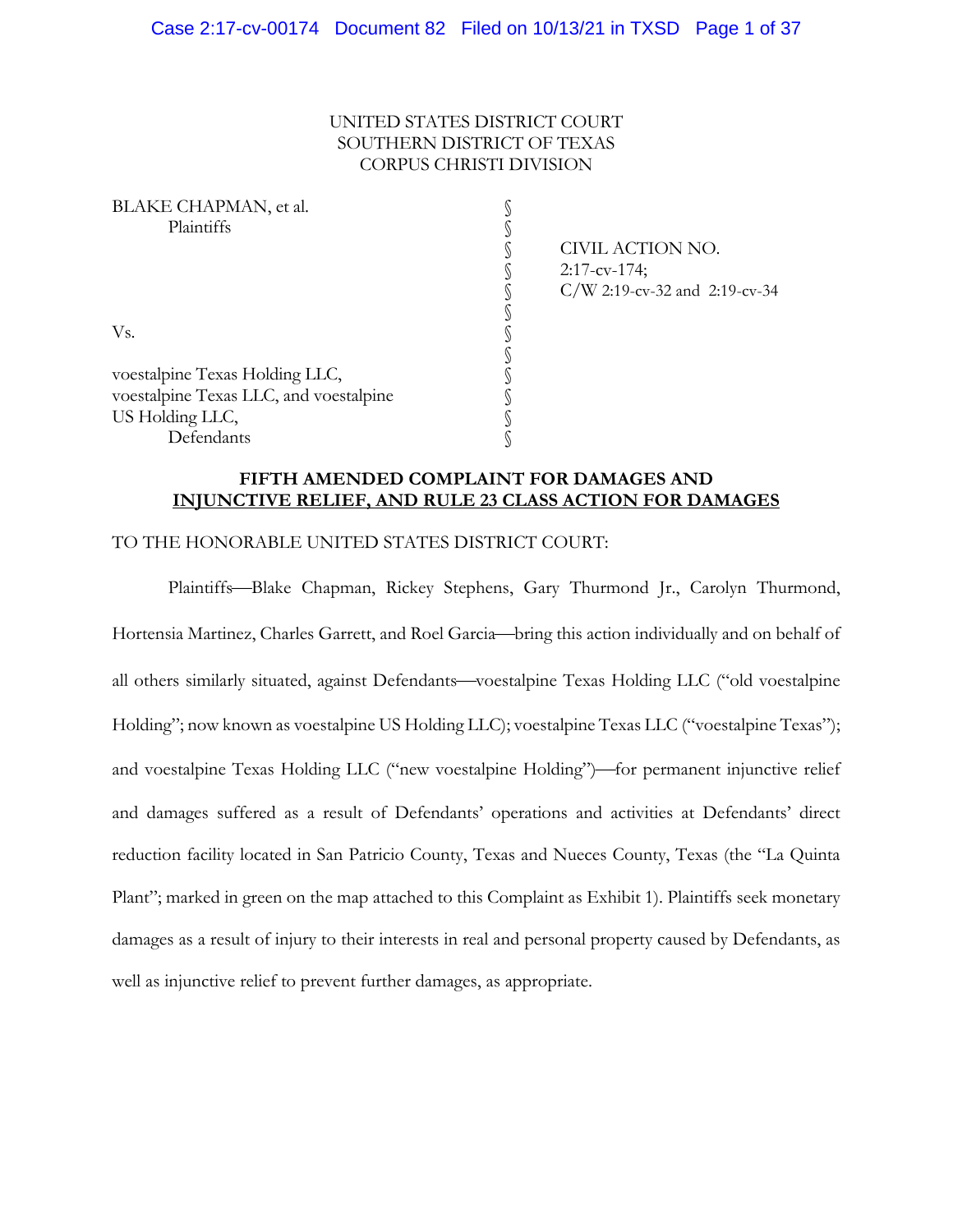# **I. OVERVIEW**

1.1 Plaintiffs bring their state-law causes of action as owners or lessees of residential real property in San Patricio County, Texas, and Plaintiffs have incurred damages to their interests in real and personal property as a result of Defendants' operations and activities at the La Quinta Plant.

1.2 Specifically, Defendants own and operate the La Quinta Plant in San Patricio County, Texas and Nueces County, Texas. The La Quinta Plant converts pre-processed iron oxide pellets into highly metallized iron in the form of Hot Briquetted Iron (HBI).

1.3 The La Quinta Plant initiated operations on or about August 1, 2016, and became fully operational on or about April 1, 2017. Almost immediately, Plaintiffs began noticing a fine layer of black dust<sup>1</sup> covering their properties, including without limitation their homes and cars, in San Patricio County, Texas.

1.4 As a result of Defendants' intentional, negligent, and/or grossly negligent conduct, each Plaintiff has been subjected to private nuisance and trespass—permanent and/or temporary and has suffered actual damages including the reasonable and necessary cost to restore their properties and/or the diminution in value of their properties, and each Plaintiff is entitled to exemplary damages for Defendants' grossly negligent conduct.

1.5 Should Plaintiffs' damages be determined to have resulted from an ongoing or permanent nuisance or trespass, Plaintiffs are entitled to seek injunctive relief to stop the nuisances and trespasses from continuing in the future. And the Court has the discretion to issue a permanent injunction to prevent Plaintiffs from continuing to suffer injury from permanent nuisances and trespasses.

<sup>1</sup> What a layman may view as dust (solid particles and liquid droplets found in the air) may be more specifically identified as particle pollution or particulate matter—"PM" for short or "PM<sub>10</sub>" or "PM<sub>2.5</sub>" when referencing particulate matter of a certain size. As used in this complaint, dust refers to PM of all sizes.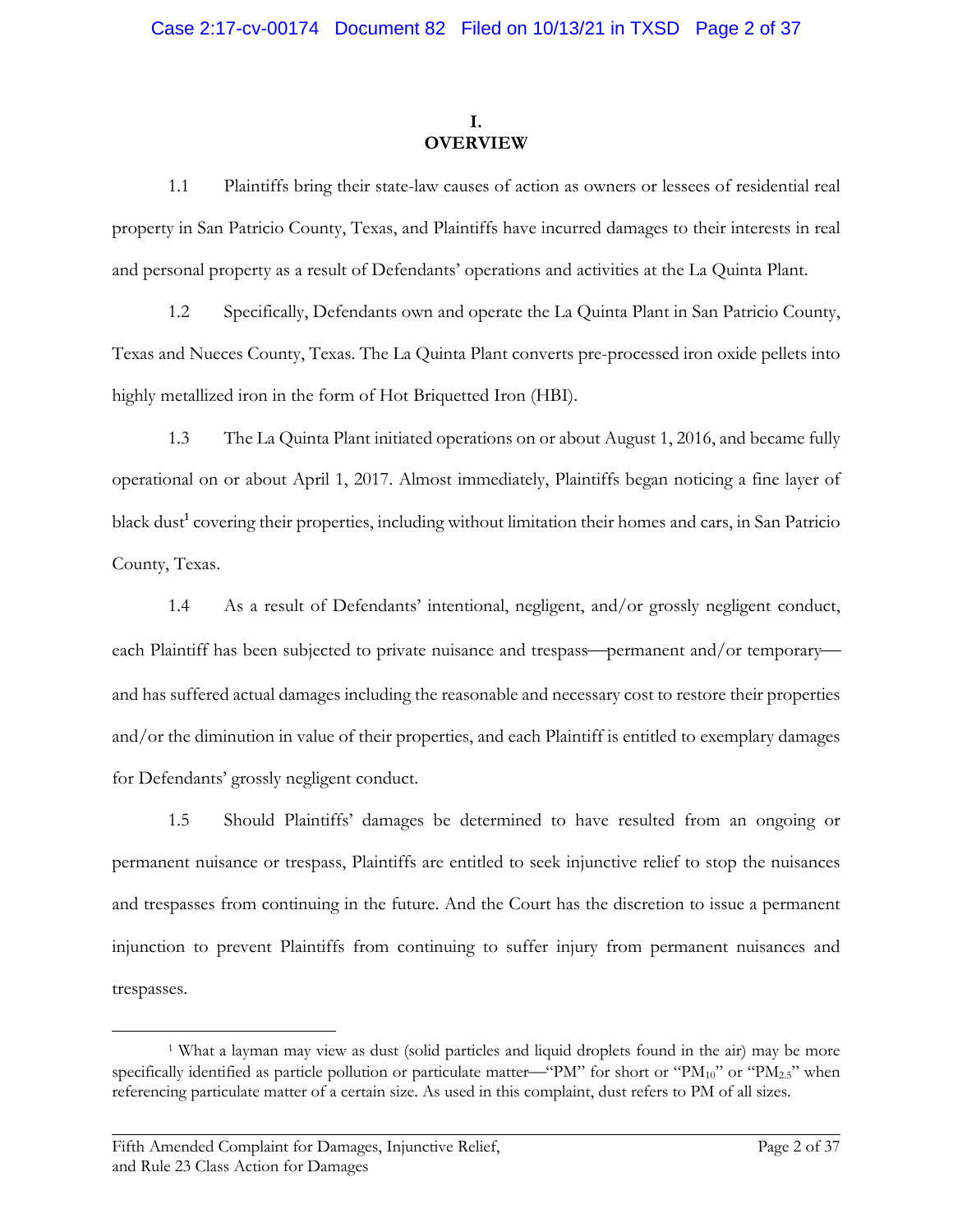1.6 Plaintiffs further pray that this Court certify a Rule 23 class action to allow Plaintiffs and the Class Members to recover the damages to their interests in real and personal property caused by Defendants.

# **II. THE PARTIES**

# **A. Plaintiffs**

2.1 Plaintiff Blake Chapman is a Texas citizen currently residing in Corpus Christi, Nueces County, Texas.

2.2 Plaintiff Rickey Stephens is a Texas citizen currently residing in Portland, San Patricio County, Texas.

2.3 Plaintiff Gary Thurmond Jr. is a Texas citizen currently residing in Portland, San Patricio County, Texas.

2.4 Plaintiff Carolyn Thurmond is a Texas citizen currently residing in Portland, San Patricio County, Texas.

2.5 Plaintiff Hortensia Martinez is a Texas citizen residing in Portland, San Patricio County, Texas.

2.6 Plaintiff Charles Garrett is a Texas citizen currently residing in Portland, San Patricio County, Texas.

2.7 Plaintiff Roel Garcia is a Texas citizen currently residing in Gregory, San Patricio County, Texas.

2.8 Plaintiffs and the Class Members are natural persons who have resided in (under a valid residential lease) or owned real property intended for residential use (including single- and multifamily dwellings and apartments but excluding real property zoned for commercial use only or used primarily for commercial purposes) and/or had a legal right to occupy such dwelling through property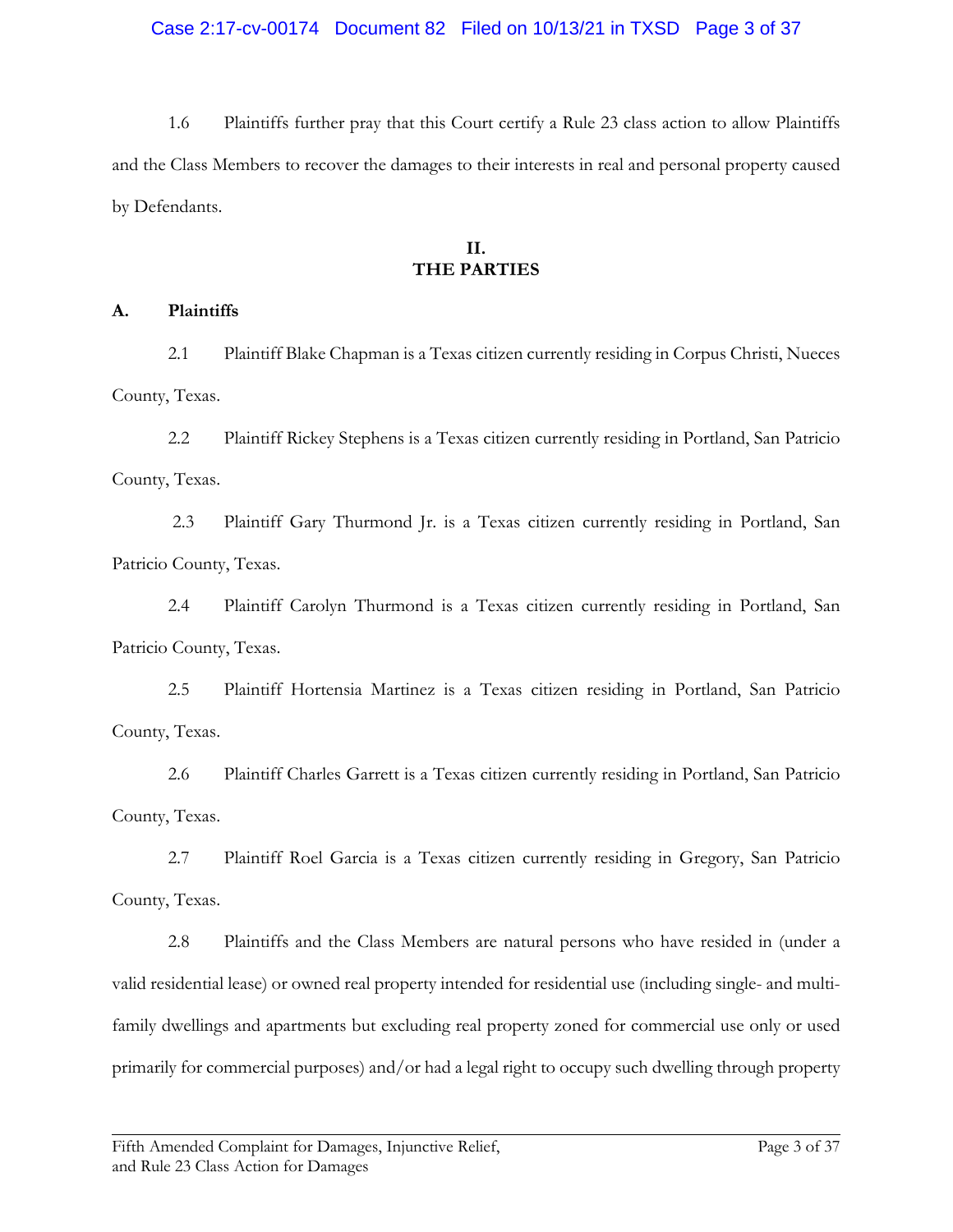### Case 2:17-cv-00174 Document 82 Filed on 10/13/21 in TXSD Page 4 of 37

ownership or residential lease agreement or through family arrangements with those who had a legal right to occupy such dwelling, within San Patricio County in the geographic area specified in red in the map attached as Exhibit 1 to this Complaint (the "Class Area") and resided in or owned such residential real property for at least one month since August 1, 2016.

#### **B. Defendants**

2.8 Defendant voestalpine Texas Holding LLC ("old voestalpine Holding"; now known as voestalpine US Holding LLC) is a limited liability company whose sole member is an Austrian company having exclusively Austrian citizenship; thus, this Defendant has Austrian citizenship. Old voestalpine Holding has appeared, and no further service of process is necessary.

2.9 Defendant voestalpine Texas LLC ("voestalpine Texas") is a limited liability company whose sole member has exclusively Austrian citizenship; thus, this Defendant has Austrian citizenship. voestalpine Texas has appeared, and no further service of process is necessary.

2.10 As stated above, old voestalpine Holding changed its name to voestalpine US Holding LLC. A new entity, voestalpine Texas Holding LLC, was then created having the same name as old voestalpine Holding (referred to in this Complaint as "new voestalpine Holding") to serve the same functions as old voestalpine Holding. This Defendant is a limited liability company whose sole member has exclusively Austrian citizenship; thus, new voestalpine Holding has Austrian citizenship. This Defendant may be served via the Court ECF/CM system, as counsel for this Defendant—who is the same counsel as for the other two Defendants—has agreed to accept service in this manner without formal service of process.

## **III.**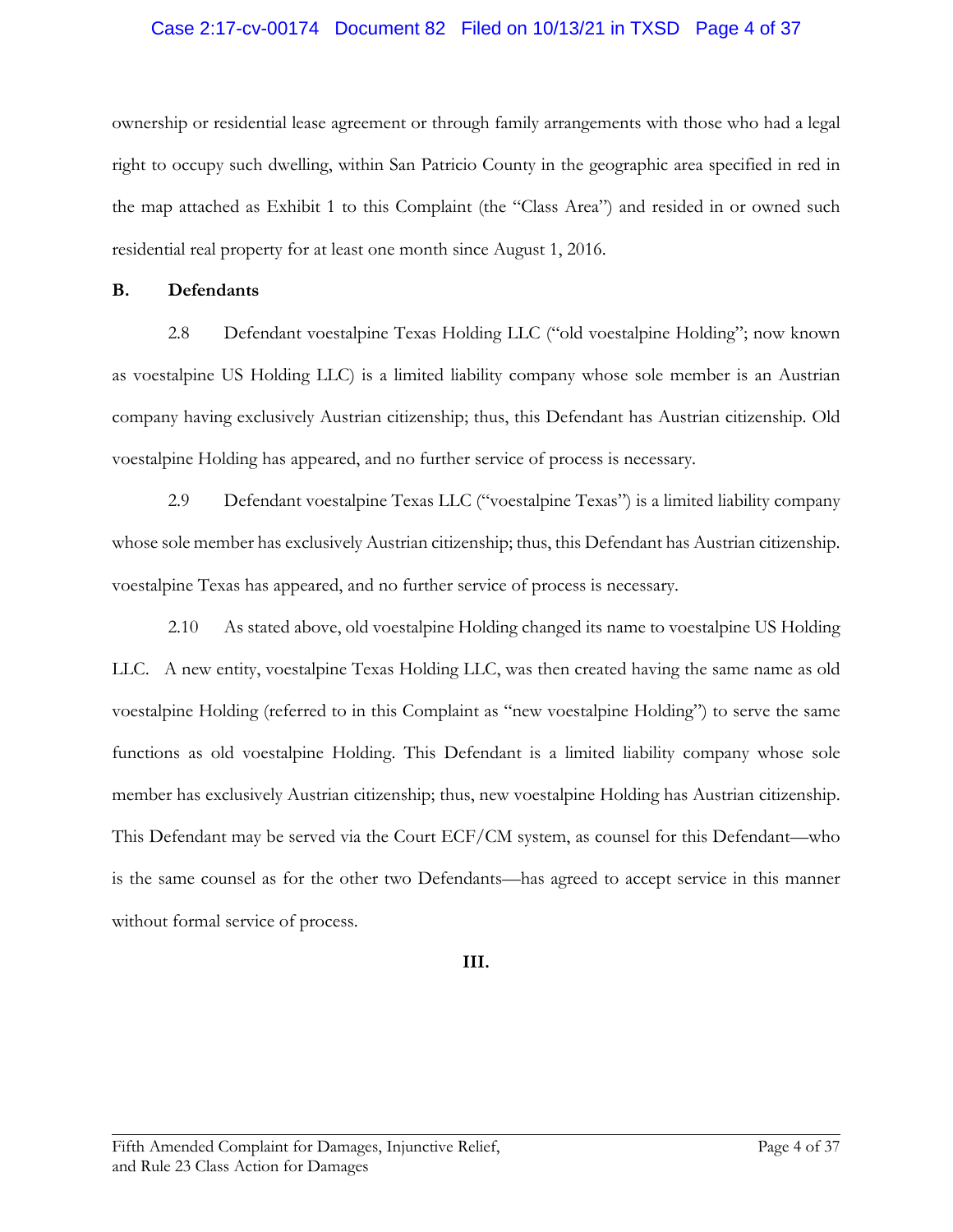### **JURISDICTION & VENUE**

## **A. Subject Matter Jurisdiction**

3.1 This Court has diversity jurisdiction under 28 U.S.C. § 1332(a) over the claim of each and every Plaintiff against Defendants because complete diversity of citizenship exists between each Plaintiff—none of whom has Austrian citizenship—and each Defendant—each of whom have Austrian citizenship. Further, the amount is controversy for the claim of each and every Plaintiff against Defendants exceeds \$75,000, exclusive of interest and costs. Specifically, each Plaintiff seeks actual and exemplary damages from Defendants exceeding \$75,000, exclusive of interest and costs.

3.2 This Court also has jurisdiction pursuant to the Class Action Fairness Act of 2005, 28 U.S.C. § 1332(d), because the aggregated amount in controversy exceeds five million dollars (\$5,000,000.00), exclusive of interest and cost, the class comprises at least 100 members, and a member of a class of plaintiffs is a citizen of a State different from any defendant and/or is a citizen of a State and any Defendant is a citizen of or subject of a foreign state. 28 U.S.C. §§ 1332(d)(2) and (6). The Class Members, in total, own/occupy thousands of residences and possess thousands of items of personal property with substantial values—including trucks, cars, and boats—each of which will require maintenance costs exceeding several thousand of dollars over the life of the item to remedy the damages caused by Defendants.

3.3 This Court has supplemental jurisdiction over all the state law claims and causes of action asserted pursuant to 28 U.S.C. §1367(a).

## **B. Personal Jurisdiction**

3.4 The Court has personal jurisdiction over Defendants because they are registered to do business in Texas and have registered agents in Texas, because they purposely availed themselves of the privilege of conducting activities within Texas, because they have substantial and continuous contacts with the State of Texas, generally and with respect to this action, to satisfy both general and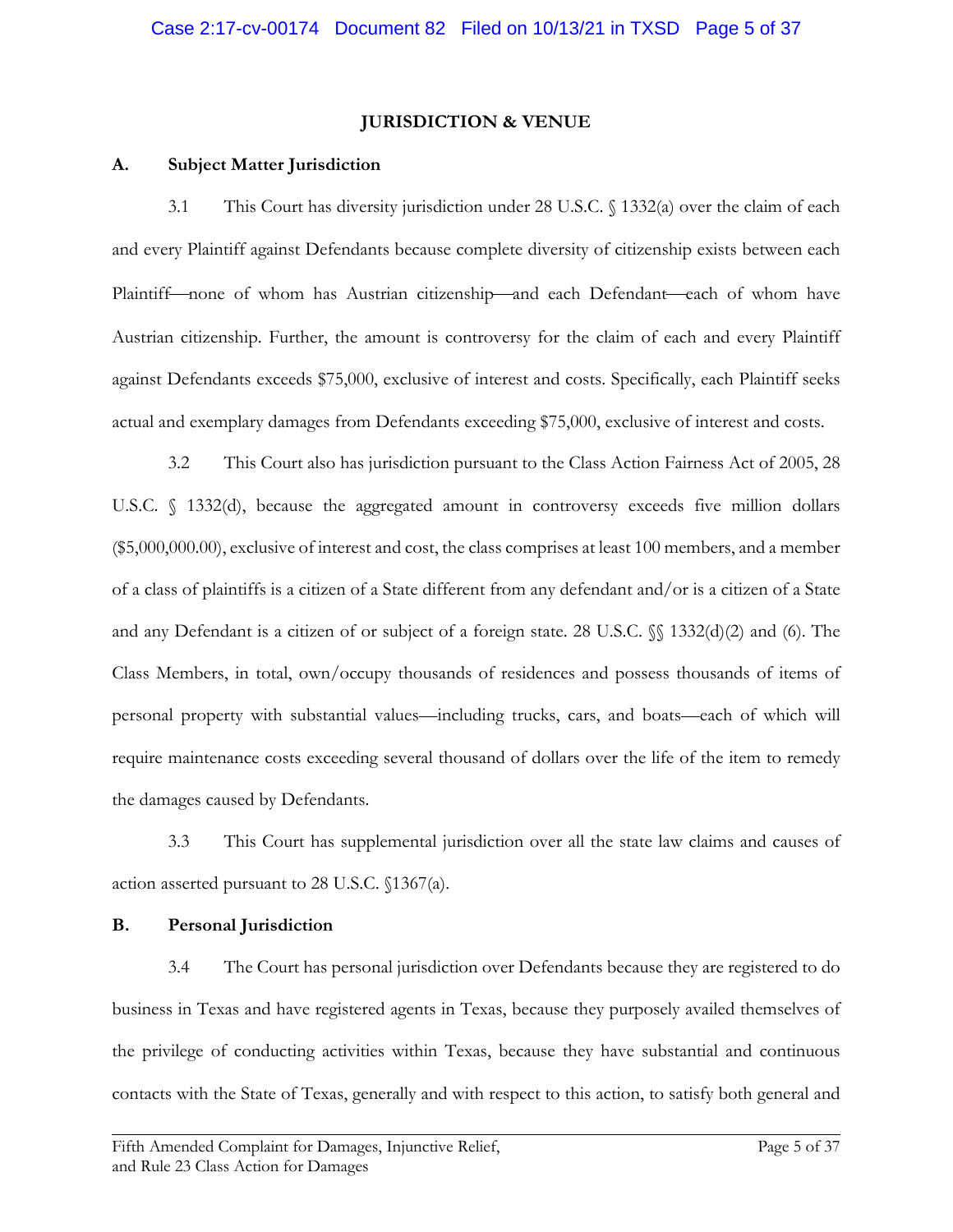## Case 2:17-cv-00174 Document 82 Filed on 10/13/21 in TXSD Page 6 of 37

specific personal jurisdiction, and because exercising jurisdiction over them does not offend the traditional notions of fair play and substantial justice.

**C. Venue**

3.5 Venue is proper in the Southern District of Texas because this is a judicial district where a substantial part of the events or omissions giving rise to the claim occurred.

3.6 Specifically, the La Quinta Plant made the basis of Plaintiffs' claims is located in San Patricio County, Texas and Nueces County, Texas, both of which are located within this District and Division.

3.7 Venue, thus, is proper here pursuant to 28 U.S.C. § 1391(b).

## **D. Joinder**

3.8 Joinder of Plaintiffs' claims is permissible under FED. R. CIV. P. 20 because Plaintiffs seek relief with respect to the same series of transactions or occurrences, and questions of law and fact common to all Plaintiffs will arise in the action.

# **IV. FACTS**

## **A. Defendants**

4.1 The voestalpine Group ("voestalpine") is a steel-based technology and capital goods group and a world leader in the manufacture, processing, and development of sophisticated steel products.2 voestalpine supplies technology-intensive sectors, such as the automotive, railway, aviation, and energy industries.<sup>3</sup>

<sup>2</sup> *See* http://www.voestalpine.com/texas/en/Company.

<sup>3</sup> *Id*.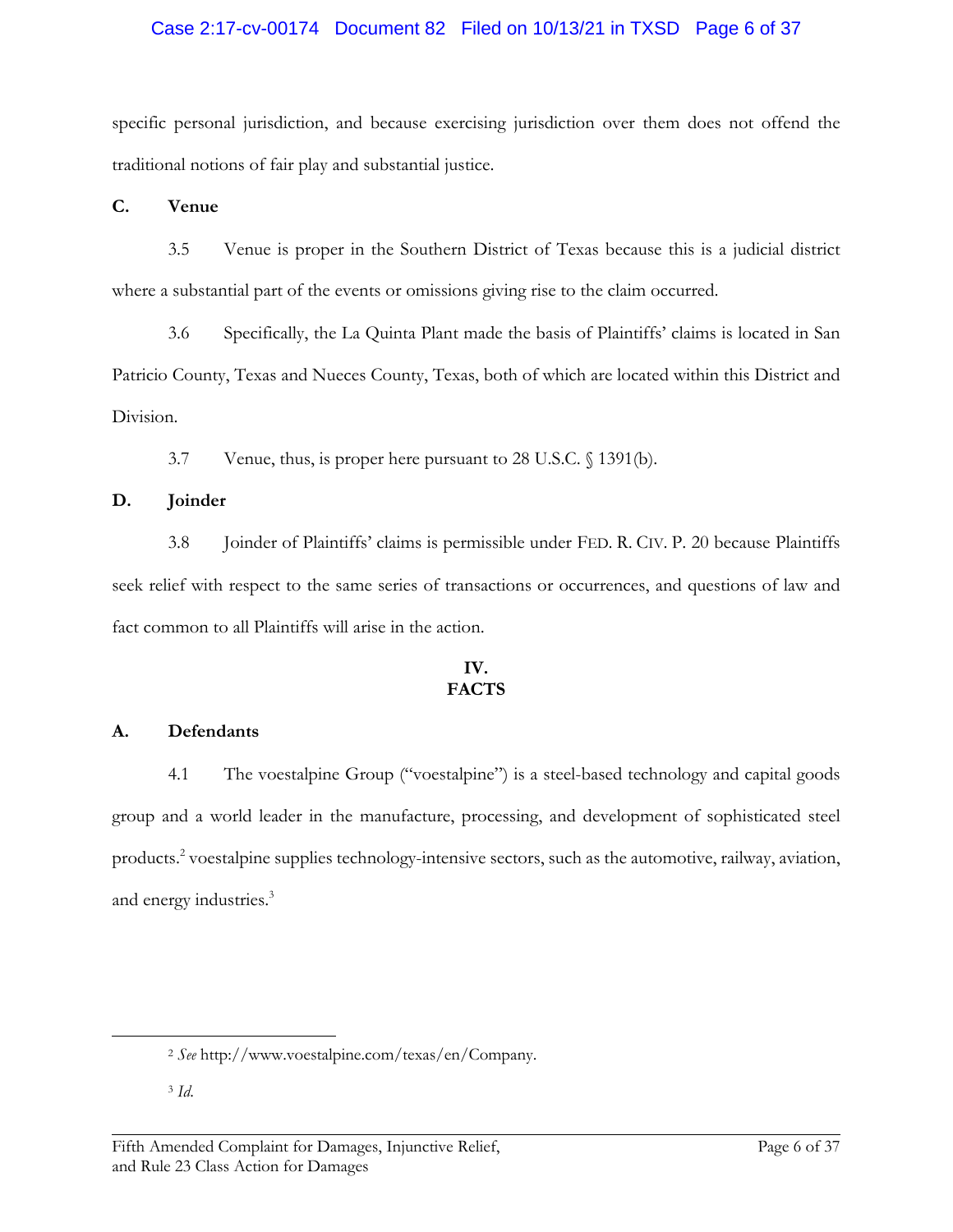### Case 2:17-cv-00174 Document 82 Filed on 10/13/21 in TXSD Page 7 of 37

4.2 Defendant voestalpine Texas LLC ("voestalpine Texas") is the local presence of the voestalpine Group in South Texas and a 100% subsidiary of voestalpine AG.4

4.3 Upon information and belief, old and new voestalpine Holding and voestalpine Texas have shared common officers and directors at all material times.

4.4 Upon information and belief, old and new voestalpine Holding and voestalpine Texas share common ownership.

4.5 Upon information and belief, old and new voestalpine Holding and voestalpine Texas were set up for voestalpine AG's Texas operations, including the operation of the La Quinta Plant.

4.6 Upon information and belief, old and new voestalpine Holding and voestalpine Texas have operated with little to no distinction among themselves as separate entities at all material times.

4.7 Both voestalpine Texas and old and new voestalpine Holding have controlled and been responsible for the operation of the La Quinta Plant at all material times, and the following portions of this Complaint will refer to them collectively as "voestalpine Texas."

## **B. The La Quinta Plant**

4.8 The La Quinta Trade Gateway in San Patricio County is the home of voestalpine's direct reduction facility ("the La Quinta Plant").<sup>5</sup> The La Quinta Plant is located on Corpus Christi Bay and covers an area of almost 500 acres (approx. 2 square kilometers).<sup>6</sup>

4.9 The La Quinta Plant is voestalpine's largest foreign direct investment and purportedly a major step in achieving a low-carbon economy.

<sup>4</sup> *See* http://www.voestalpine.com/texas/en/Company/voestalpine-Texas-LLC.

<sup>5</sup> *See* http://www.voestalpine.com/texas/en/Project/The-Site; *see also* Ex. 1 to this Complaint.

<sup>6</sup> *Id*.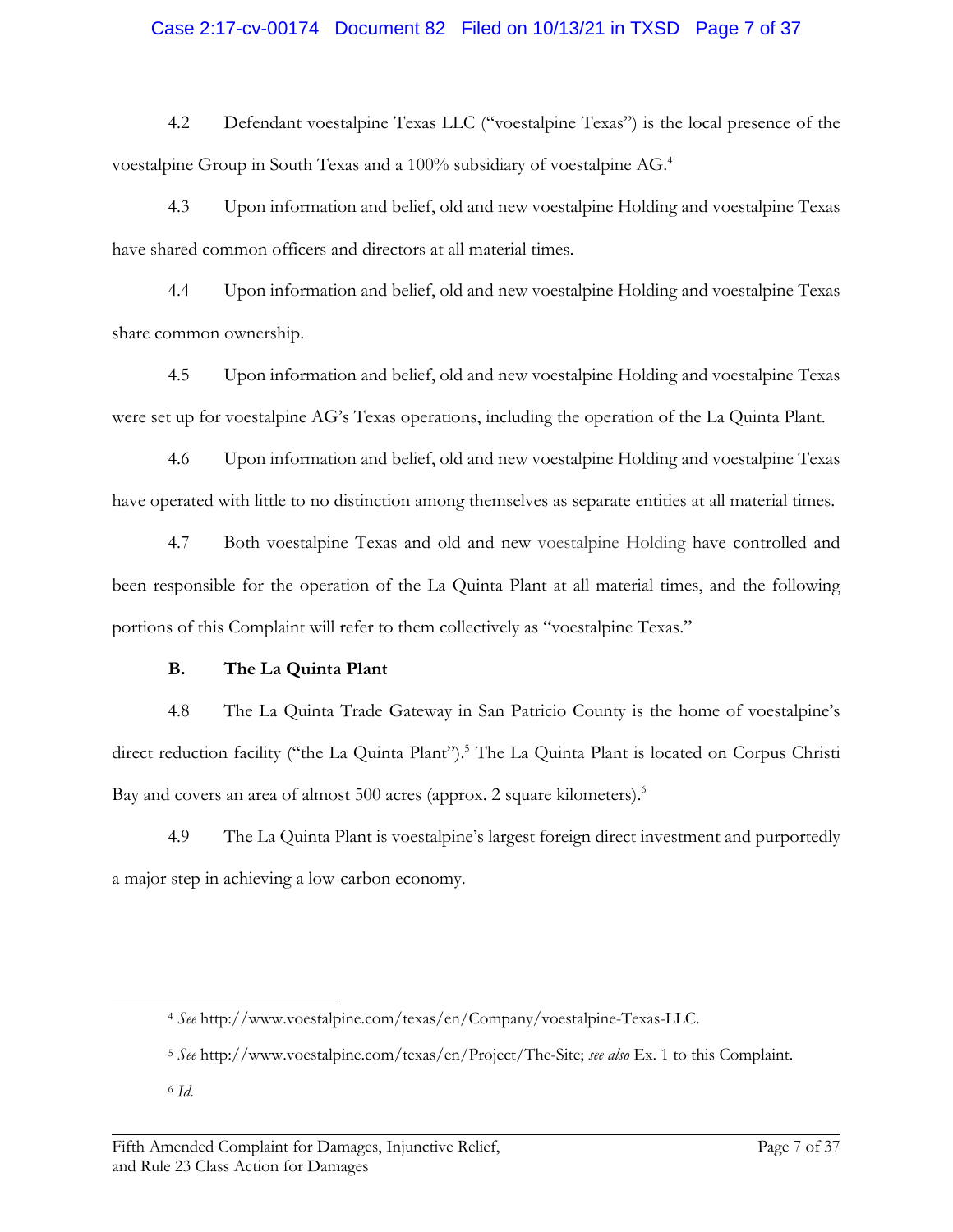#### Case 2:17-cv-00174 Document 82 Filed on 10/13/21 in TXSD Page 8 of 37

4.10 The La Quinta Plant converts pre-processed iron oxide pellets into highly metallized iron in the form of Hot Briquetted Iron (HBI) for use in the production of steel at other locations.

4.11 Iron is a reactive metal, which means that it may chemically react with other substances that it comes into contact with.

4.12 At the La Quinta Plant, voestalpine Texas receives iron oxide pellets, converts them to iron pellets, and then presses then into iron briquettes; these processes inevitably emit dust containing metallic particulate matter, mostly iron, into the air—including from the top of the Plant's reformer main flue ejector stack, which stands 137 meters (450 feet tall).

4.13 voestalpine Texas stores the raw, intermediate, and final iron-containing products in piles at the La Quinta Facility; these piles inevitably emit dust containing metal particulate matter, mostly iron, into the air.

4.14 voestalpine Texas claims that the layout of the La Quinta Plant is "designed with our neighboring communities and the environment in mind. The application of best available emission control technologies, the construction of berms and buffer zones and the creation of artificial shallow water habitats ensures that this state-of-the-art facility will have no adverse effect on neighboring communities, fauna and flora."7

4.15 Indeed, voestalpine Texas claims to be individually accountable and collectively responsible by and through the following:

- $\triangleright$  We will operate in a way that is safe for the community and our employees.
- Ø We will engage in and honest and open dialogue and respond quickly and fully to questions.
- $\triangleright$  We will provide the community a Project update on a regular basis through a range of communications channels

<sup>7</sup> *Id*.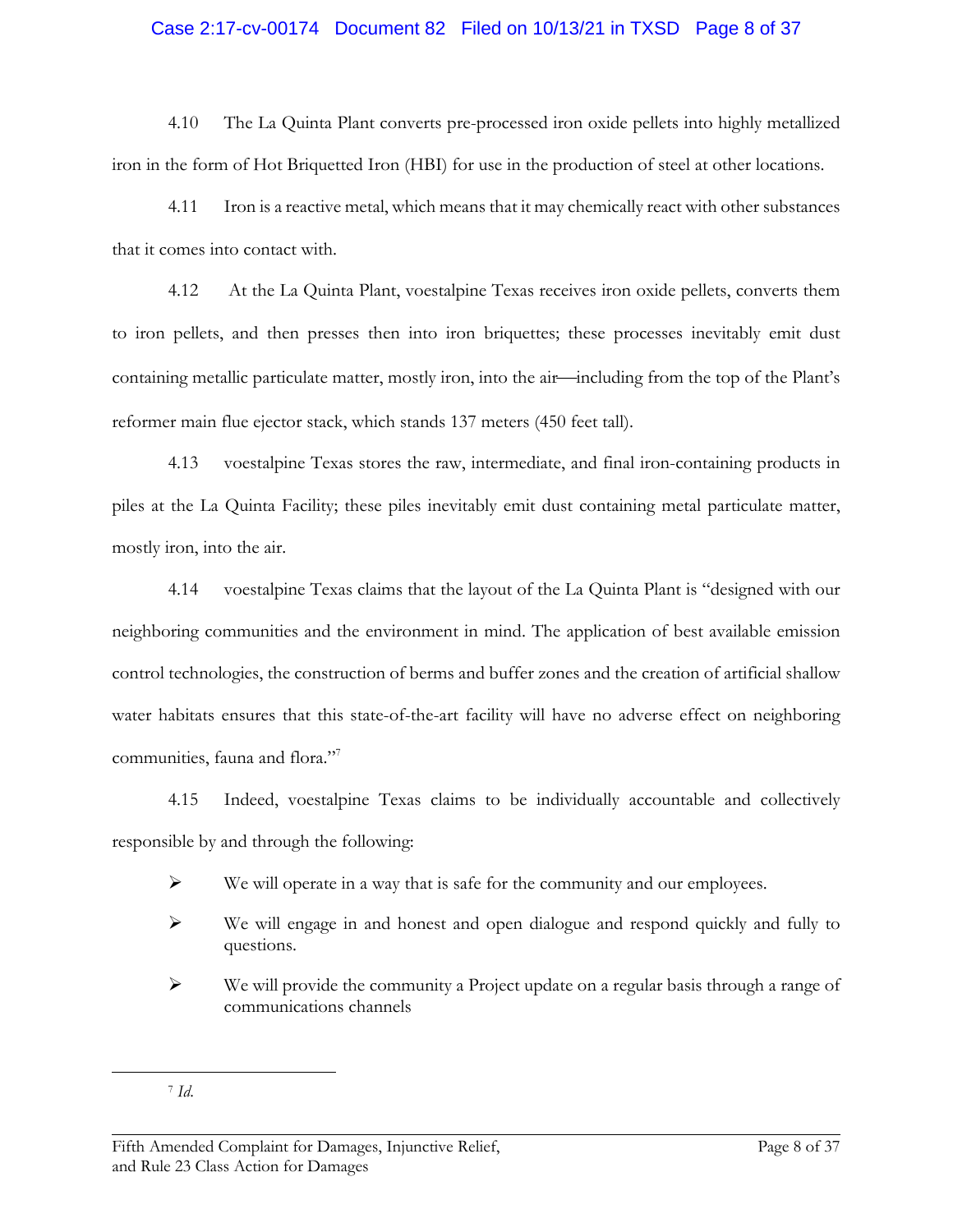- $\triangleright$  We will strive to minimize our environmental footprint. We are committed to protecting water resources and the existing flora and fauna.
- $\triangleright$  We will provide opportunities for local businesses to maximize the La Quinta Plant's local content
- Ø We will maximize opportunities for local employment and training by working with government and regional educational and training institutions.<sup>8</sup>
- **C. Even before building the La Quinta Plant, voestalpine Texas knew that it would be a major source of dust containing reactive metal particles in the area, expected its operations to emit over 100 tons of that dust per year, and knew that the prevailing winds in the area would blow that dust onto homes and vehicles in San Patricio County, including property owned and/or occupied by Plaintiffs and the Class Members.**
	- 4.16 voestalpine Texas, though its agents, first sought to obtain air permits from the Texas

Commission of Environmental Quality (TCEQ) for its La Quinta Plant in 2013; at that time, the construction of the La Quinta Plant had not begun.

- 4.17 voestalpine Texas needed air permits because, among other reasons, the La Quinta Plant would constitute a new and major source of particulate air pollution in the area.
- 4.18 Specifically, in its initial air permit application, voestalpine Texas represented that the La Quinta Plant would emit 101.54 tons per year of total suspended particulates ("TSP"/PM) from 20 different emission points within the facility, including 76.95 tons per year of  $PM_{10}$  (PM 10 microns<sup>9</sup>) or less in diameter) and 67.93 tons per year of PM2.5 (PM 2.5 microns or less in diameter size).
- 4.19 voestalpine Texas further represented that a significant portion of these emissions (32.46 tons per year of  $PM/PM_{10}/PM_{2.5}$ ) would be emitted from its 450-foot-tall reformer main flue ejector stack.

<sup>8</sup> See http://www.voestalpine.com/texas/en/Community.

<sup>9</sup> A micron is one millionth of a meter. An average human hair is roughly 70 microns in diameter, and an average grain of fine sand is about 90 microns in diameter.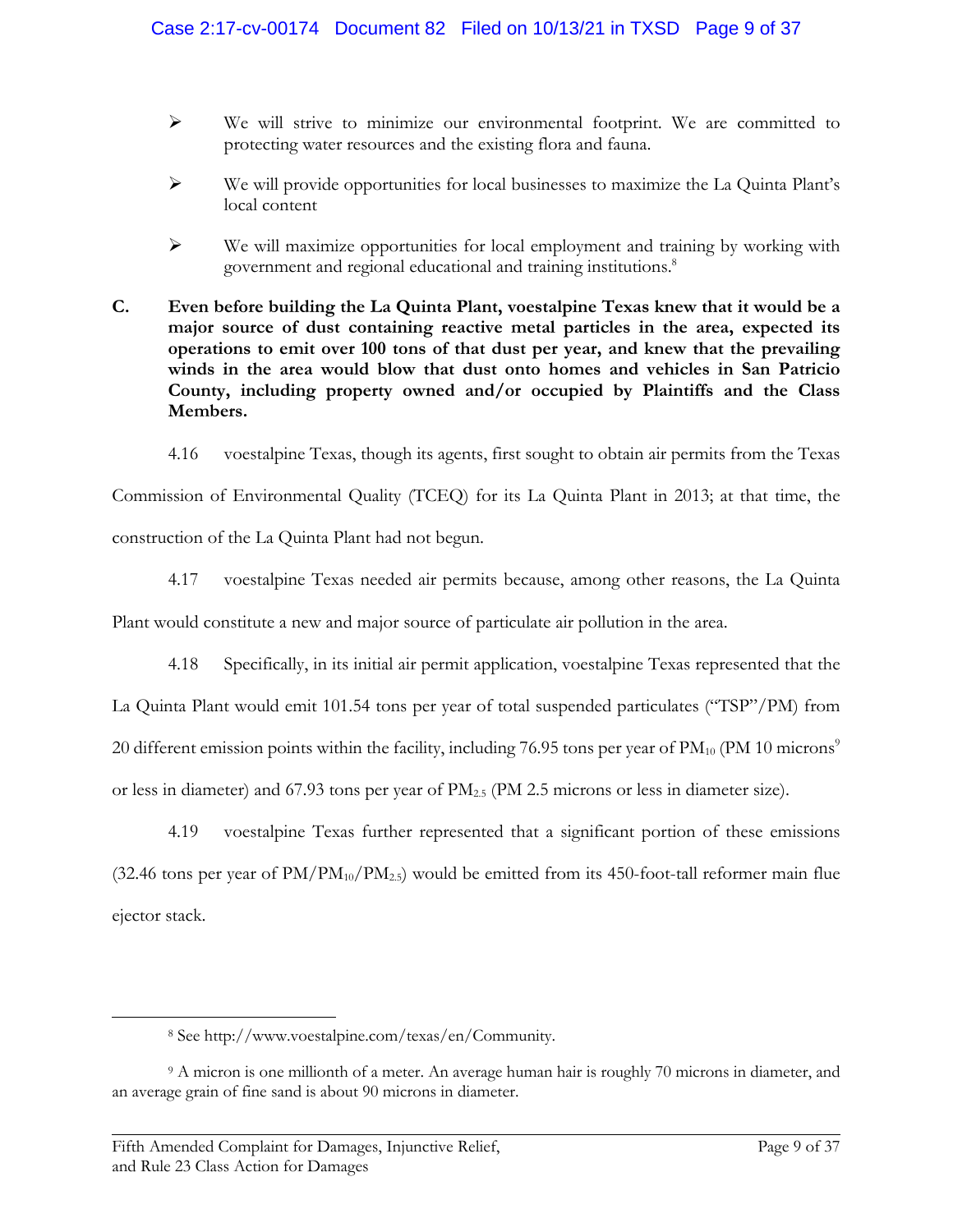## Case 2:17-cv-00174 Document 82 Filed on 10/13/21 in TXSD Page 10 of 37

4.20 With regard to wind, voestalpine Texas knew and represented that the La Quinta Plant would lie in an area where the wind speed exceeded 12 miles per hour at least 50% of the time, and that the area experienced strong south and southeast winds.

4.21 In sum, voestalpine Texas intended that the La Quinta Plant would be, and it inevitably

became, a significant source of dust containing metal particulate matter, mostly iron, in the area.

4.22 voestalpine Texas also knew, before construction, that dust released by operations at

La Quinta Plant would be picked up by the wind and transported onto nearby homes and vehicles in

San Patricio County, including Plaintiffs and the Class Members' homes, vehicles, and other property.

# **D. voestalpine Texas was able to begin operations at the La Quinta Plant only upon the conditions that it cover the piles of iron ore pellets and not interfere with the normal use and enjoyment of property by anyone, including Plaintiffs and the Class Members.**

4.23 Before beginning operations at the La Quinta Plant, on March 1, 2016, voestalpine

Texas obtained final approval from TCEQ of the air permits, as modified. Among other things, the

permits—NSR Permit No. 108113 and PSDTXT1344M1—required the following:

"Iron ore pellets shall be stored in enclosed storage" (Special Condition #17 on page 4).

"This facility shall not create a nuisance as defined in 30 TAC § 101.4 as adopted by the TCEQ. If such a condition does occur, additional controls maybe required." (Special Condition #22 on page 4).

4.24 The TCEQ defines as nuisance in the following manner:

No person shall discharge from any source whatsoever one or more air contaminants or combinations thereof, in such concentration and of such duration as are or may tend to be injurious to or to adversely affect human health or welfare, animal life, vegetation, or property, or as to interfere with the normal use and enjoyment of animal life, vegetation, or property.

30 TAC § 101.4.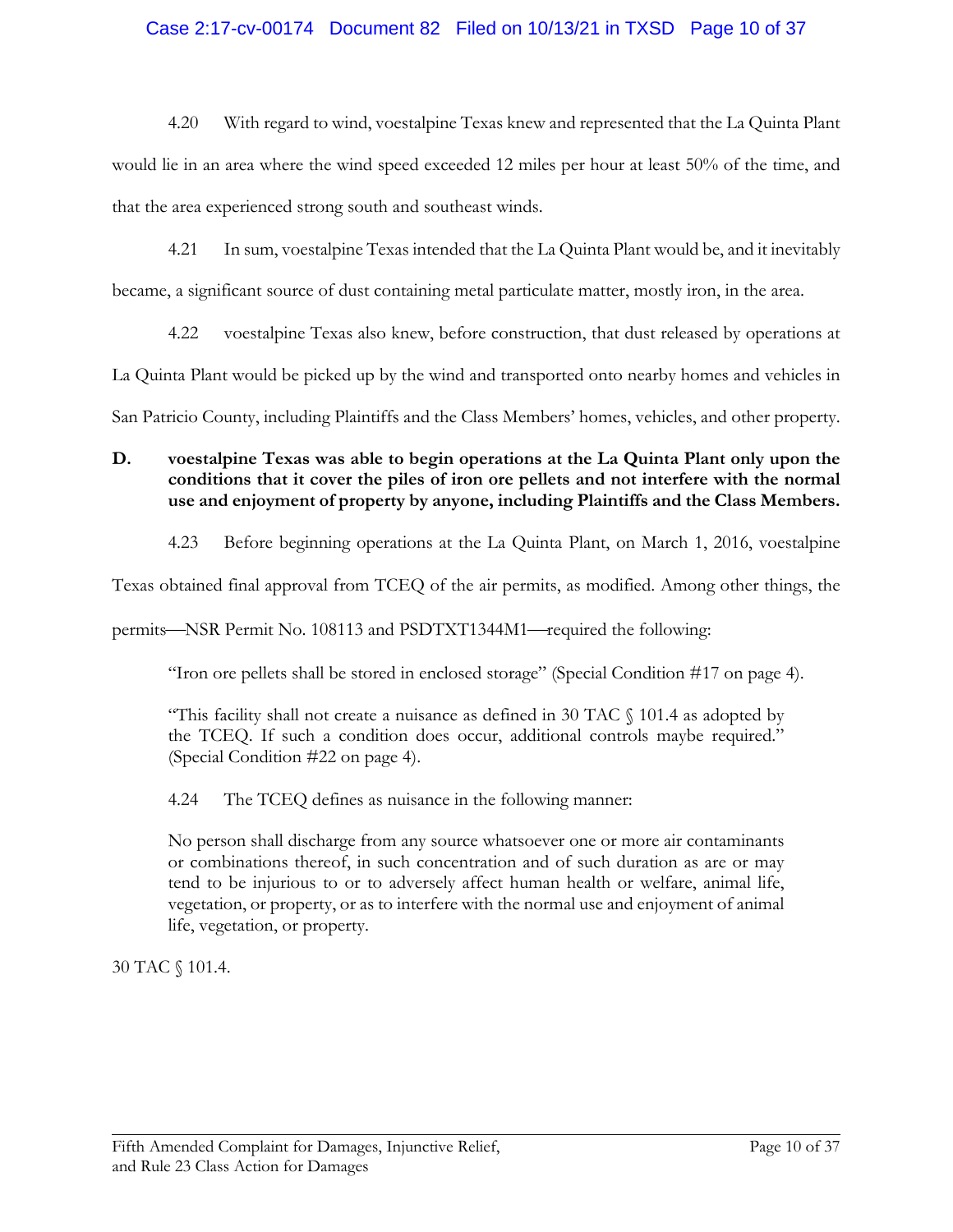# **E. Construction of the La Quinta Plant went over budget by \$270,000,0000, and voestalpine Texas began operations with no regard for the residents and their real and personal property nearby in San Patricio County.**

4.25 According to voestalpine's 2016-17 Annual Report, voestalpine initially budgeted \$742 million for the La Quinta Plant. By the time the La Quinta Plant was done however, the Plant cost  $$1,012$  million.<sup>10</sup>

4.26 Desperate to recoup its expanded budget as fast as possible, voestalpine Texas began limited operations at the La Quinta Plant in 2016.

4.27 voestalpine Texas' conduct blatantly disregarded the conditions under which it was supposed to operate the La Quinta Plant, including covering the piles of iron ore and incorporating dust control equipment and measures sufficient to prevent nuisance conditions. By way of example, prior to becoming fully operational, testing of the main reformer flue stack showed that PM emissions exceeded the permitted levels by several times (at least 400%). voestalpine Texas, however, commenced operations knowing with substantial certainty that the La Quinta Plant would emit iron PM that would trespass on and damage Plaintiffs and the Class Members' real and personal property and cause nuisance conditions. Just prior to becoming fully operational, stack testing showed that the La Quinta Plant's main reformer stack was emitting PM at levels several times higher than permitted; voestalpine commenced full operations anyways.

# **F.** When the La Quinta Plant became fully operational in April 2017, it—as voestalpine Texas knew it would—began emitting tons of dust containing reactive, magnetic

<sup>10</sup> *See* http://www.voestalpine.com/group/static/sites/group/.downloads/en/publications-2016- 17/2016-17-annual-report.pdf.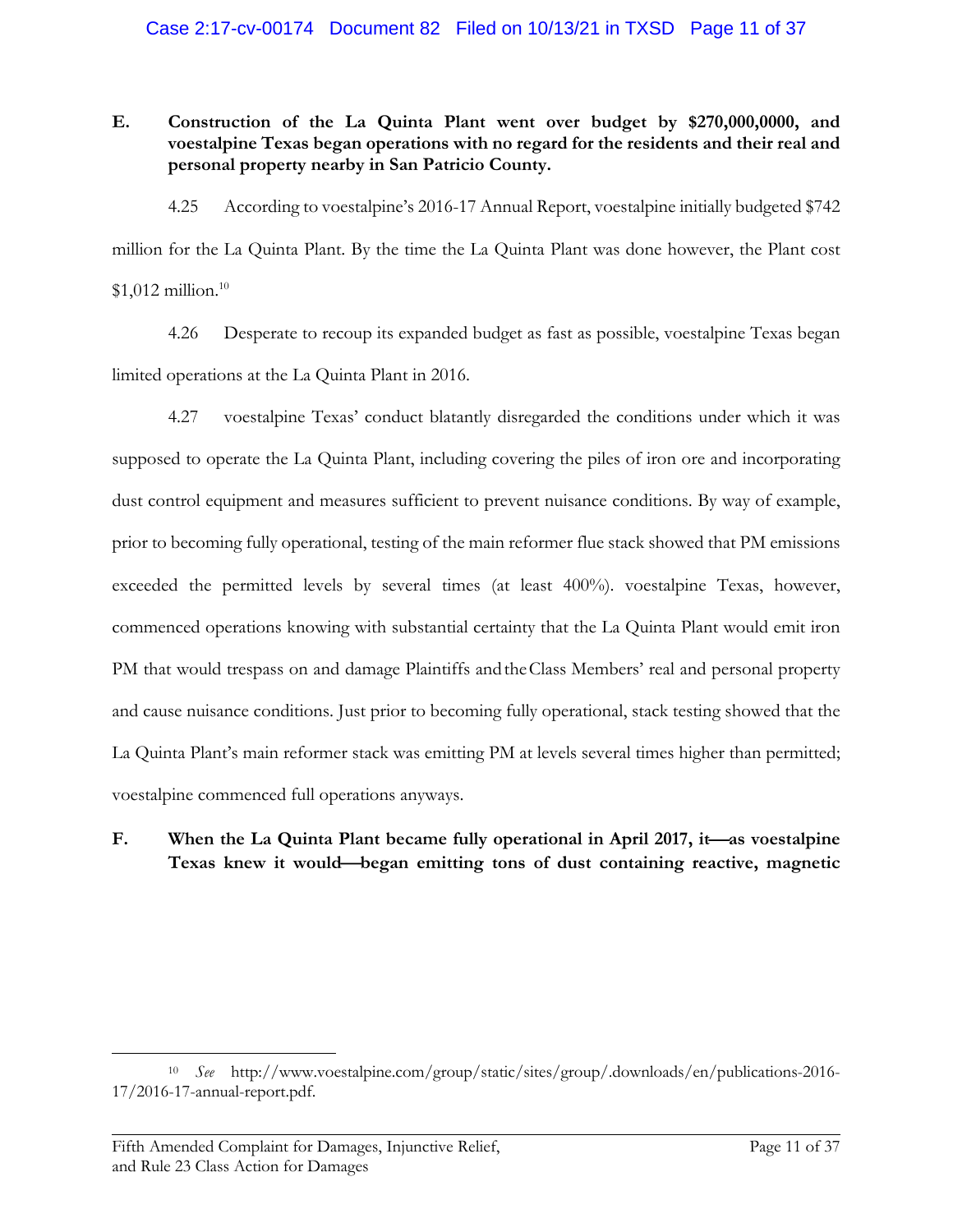## Case 2:17-cv-00174 Document 82 Filed on 10/13/21 in TXSD Page 12 of 37

## **particles that rained down on nearby real and personal property, including property owned and/or occupied by Plaintiffs and the Class Members.**

4.28 The La Quinta Plant became fully operational on April 1, 2017.<sup>11</sup> Almost immediately, Plaintiffs began noticing a fine layer of black dust (particulate matter) covering their vehicles.<sup>12</sup>

4.29 voestalpine Texas referred to the particulate matter that Plaintiffs and San Patricio County residents began noticing on their properties in April 2017 as the "black material" in a June 1, 2017 press release.<sup>13</sup>

4.30 Contrary to voestalpine Texas' representations, a fly-over on May 28, 2017, confirmed that the iron oxide pellet storage was not covered at the La Quinta Plant.<sup>14</sup>

4.31 Before June 7, 2017, voestalpine Texas represented to the public that the "black material" was from "temporary" operations conducted at the La Quinta Plant.

4.32 On June 7, 2017, a fly-over confirmed that the iron oxide pellet storage was still not covered at the La Quinta Plant.<sup>15</sup>

4.33 The "black material" is particulate matter originating from voestalpine Texas' operations at the La Quinta Plant, including without limitation the storage and/or processing of ironoxide pellets, iron pellets, and iron briquettes.

4.34 The "black material" includes particulate matter from both point sources and fugitive sources at the La Quinta Plant. Point sources originate from definite locations, such as stacks and

<sup>15</sup> *See* https://www.youtube.com/watch?v=P-jjusmPnv8&sns=em.

<sup>11</sup> *See* http://www.voestalpine.com/group/en/media/press-releases/2017-05-10-voestalpine-directreduction-plant-in-texas-fully-operational-since-april-1-2017/.

<sup>12</sup> *See* http://www.kristv.com/story/35456555/portland-residents-concerned-about-black-dust-onhomes.

<sup>13</sup> *See* http://www.voestalpine.com/texas/en/News.

<sup>14</sup> https://www.youtube.com/watch?v=oBPNNCpwxBk.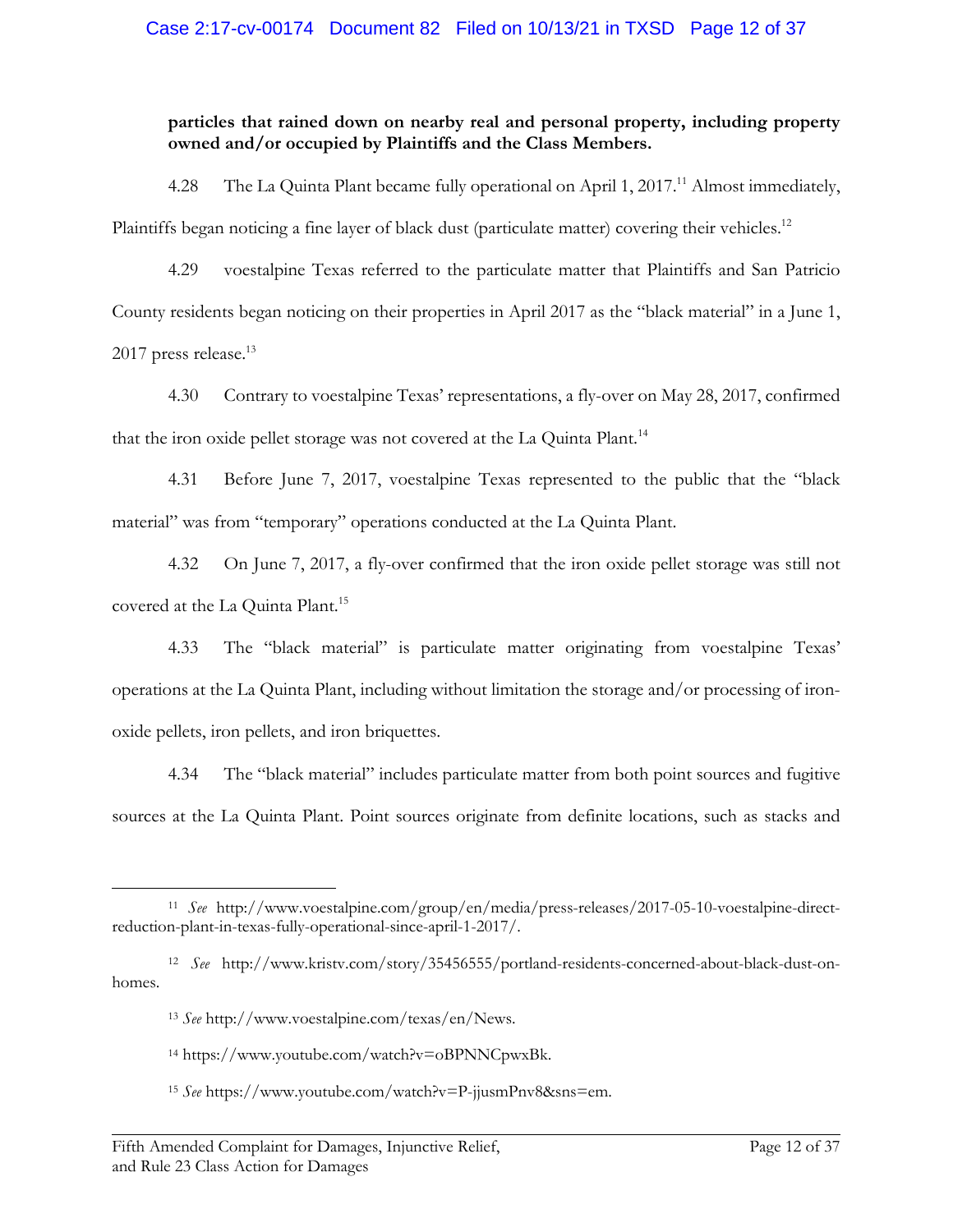### Case 2:17-cv-00174 Document 82 Filed on 10/13/21 in TXSD Page 13 of 37

vents. Fugitive sources originate from broader areas, such as material storage piles and material unloading operations.

4.35 The "black material" is comprised of substantial amount of particles containing metal, mostly iron, and such particles are magnetic and reactive.

4.36 The "black material" is magnetic.

4.37 The "black material" has metallic properties.

4.38 The "black material" is subject to corrosion and oxidation.

4.39 The "black material" can (and does) cause rust.

4.40 As a result, particulate matter originating from operations at the La Quinta Plant may appear red in addition to black, and Plaintiffs have seen reddish particulate matter on their real and personal property that originated from the La Quinta Plant.

4.41 The "black material" sticks to real and personal property.

4.42 The "black material" oxidizes metals that it touches. For example, it corrodes vital parts of outdoor home air conditioning units as well as rain gutters, roof flashing, drip edges, ladders, metal roofs, window screens, boats, and BBQ pits. It may discolor concrete driveways and walkways. "The black material" may also discolor the plaster of outdoor swimming pools. It may penetrate the top coat of paint, such as the clear coat of an automobile, and damage the underlying paint after being exposed to the "black material" for only a matter of days.

4.43 The "black material" is easily tracked inside, where it can become airborne and get sucked an air conditioning system.

4.44 At all material times, voestalpine Texas has known that particulate matter released from the La Quinta Plant would have, and continues to have, the above-described characteristics.

4.45 Plaintiffs and the Class Members have suffered, and continue to suffer, from the damaging "black material," including without limitation one or more of the above-described effects.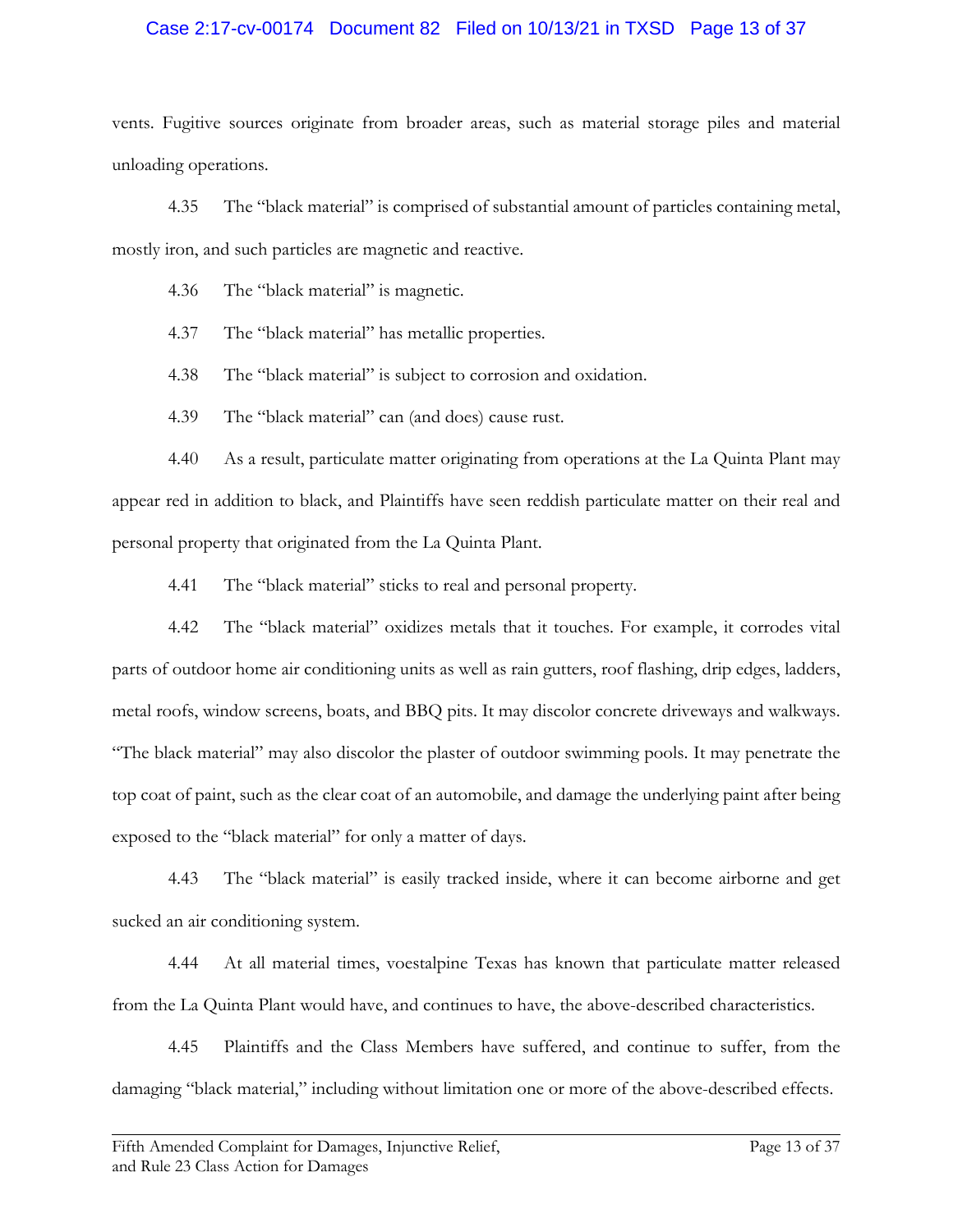### Case 2:17-cv-00174 Document 82 Filed on 10/13/21 in TXSD Page 14 of 37

4.46 In April 2017, dust containing metal particulate matter, mostly iron, originated from operations at the La Quinta Plant.

4.47 In April 2017, dust containing metal particulate matter, mostly iron, landed on real and personal property in San Patricio County including property owned and/or occupied by Plaintiffs and the Class Members.

4.48 In San Patricio County, in April 2017, the only significant source of dust containing metal particulate matter, mostly iron, was the La Quinta Plant.

4.49 In April 2017, "black material" was released from the La Quinta Plant and landed on real and personal property in San Patricio County, including property owned and/or occupied by Plaintiffs and the Class Members.

4.50 On or before April 2017, the La Quinta Plaint's operations have continuously produced dust containing metal particulate matter, mostly iron.

4.51 voestalpine Texas cannot produce or store HBI at the La Quinta Plant without emitting dust containing metal particulate matter, mostly iron.

4.52 In San Patricio County since April 2017, the only significant source of dust containing metal particulate matter, mostly iron, has been voestalpine Texas' operations at the La Quinta Plant.

4.53 In contrast to the metallic, mostly iron, dust emitted from operations at the La Quinta

Plant, the natural soils in the area of the Plant and San Patricio County have very low iron content.

# **G. The deluge of "black material" falling onto homes and vehicles in San Patricio County from the La Quinta Plant once it became fully operational resulted in a flood of 141 complaints to the TCEQ, whose preliminary investigation found voestalpine Texas had created nuisance conditions and violated its air permits and TCEQ rules and regulations.**

4.54 Between May 16 and October 13, 2017, TCEQ received 141 complaints from citizens

in the nearby community in San Patricio County regarding metallic, magnetic particles on their

properties from the La Quinta Plant.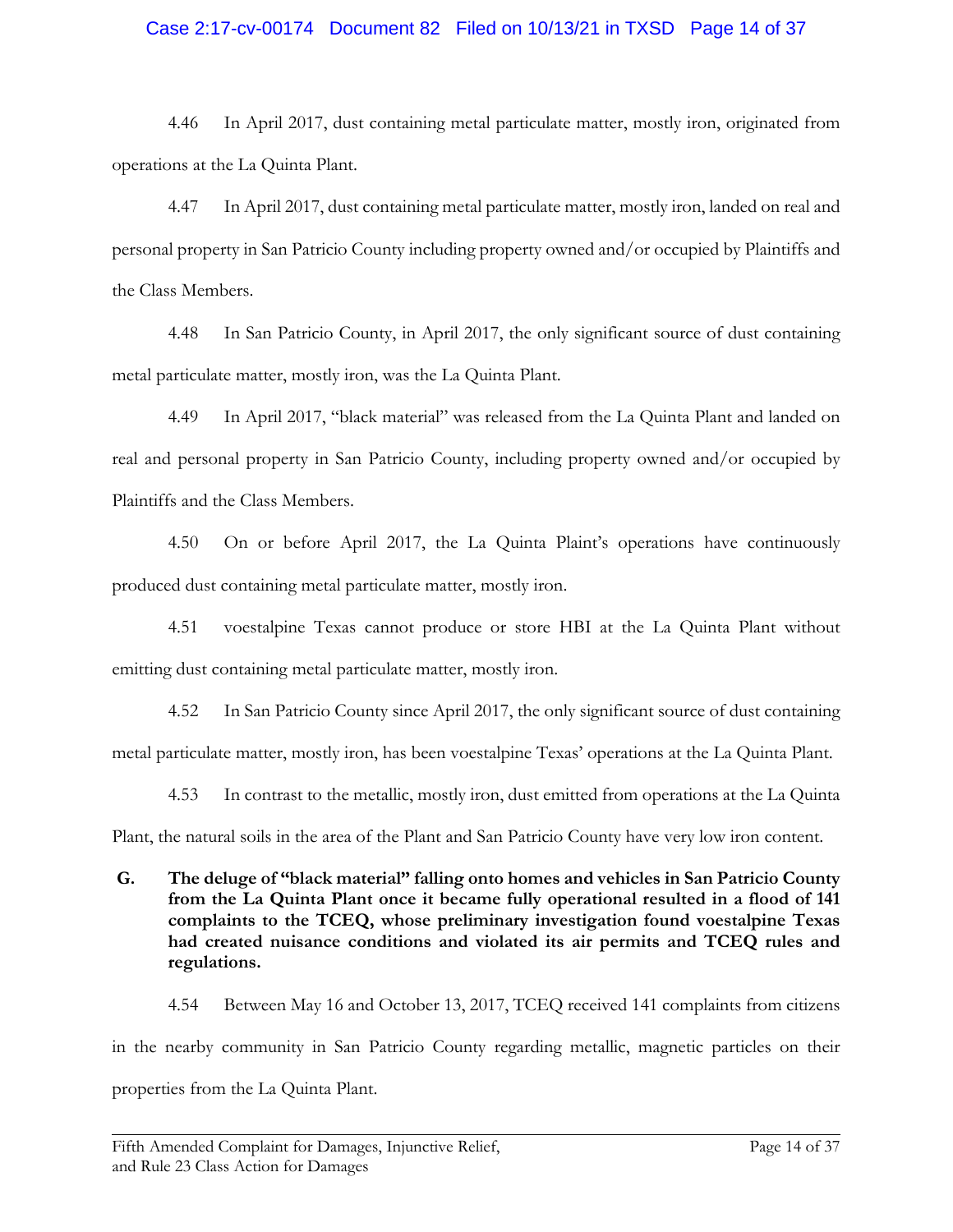#### Case 2:17-cv-00174 Document 82 Filed on 10/13/21 in TXSD Page 15 of 37

4.55 TCEQ conducted on site investigations of these complaints from May 16 to October 16, 2017, to determine if nuisance conditions were occurring, to identify the source upon detection, and to determine if operations were conducted in compliance with TCEQ rules and regulations.

4.56 TCEQ took samples from outside material stockpiles the La Quinta Plant. Laboratory testing showed that the materials were magnetic and mostly metal (over 80%), with iron being the predominant metal. The materials sampled at the La Quinta Plant were reddish to black in color.

4.57 TCEQ took samples of the complained of magnetic dust from various residences, and laboratory testing confirmed that it contained significant amounts of metal particles (over 80% of some samples), with iron being the predominant metal. The dust was reddish to black in color, and its composition was consistent with the materials sampled at the La Quinta Plant.

4.58 voestalpine Texas admitted that—beginning on February 17,  $2017$ —it had started storing iron ore pellets outside and uncovered in violation of its air permits. As of June 6, 2017, voestalpine Texas had at least five outside storage piles containing iron ore pellets and 20 unauthorized storage piles—weighing from 35 to 95,000 metric tons—of iron ore pellets, fines, chips, sludge, and remet.

4.59 During the investigation, at a time when it had received only 139 complaints, TCEQ emailed voestalpine Texas that TCEQ had verified all 139 complaints to have iron dust on their properties. TCEQ also took a 30 second tape lift sample from a complainant's backyard downwind of the La Quinta Plant which indicated the presence of metal particles. That sample, plus citizen collected evidence, showed that iron ore dust consistent with the materials at the La Quinta Plant was continuously impacting citizens' properties.

4.60 TCEQ was able to rule out facilities other than the La Quinta Plant as the source of the metallic dust complained of.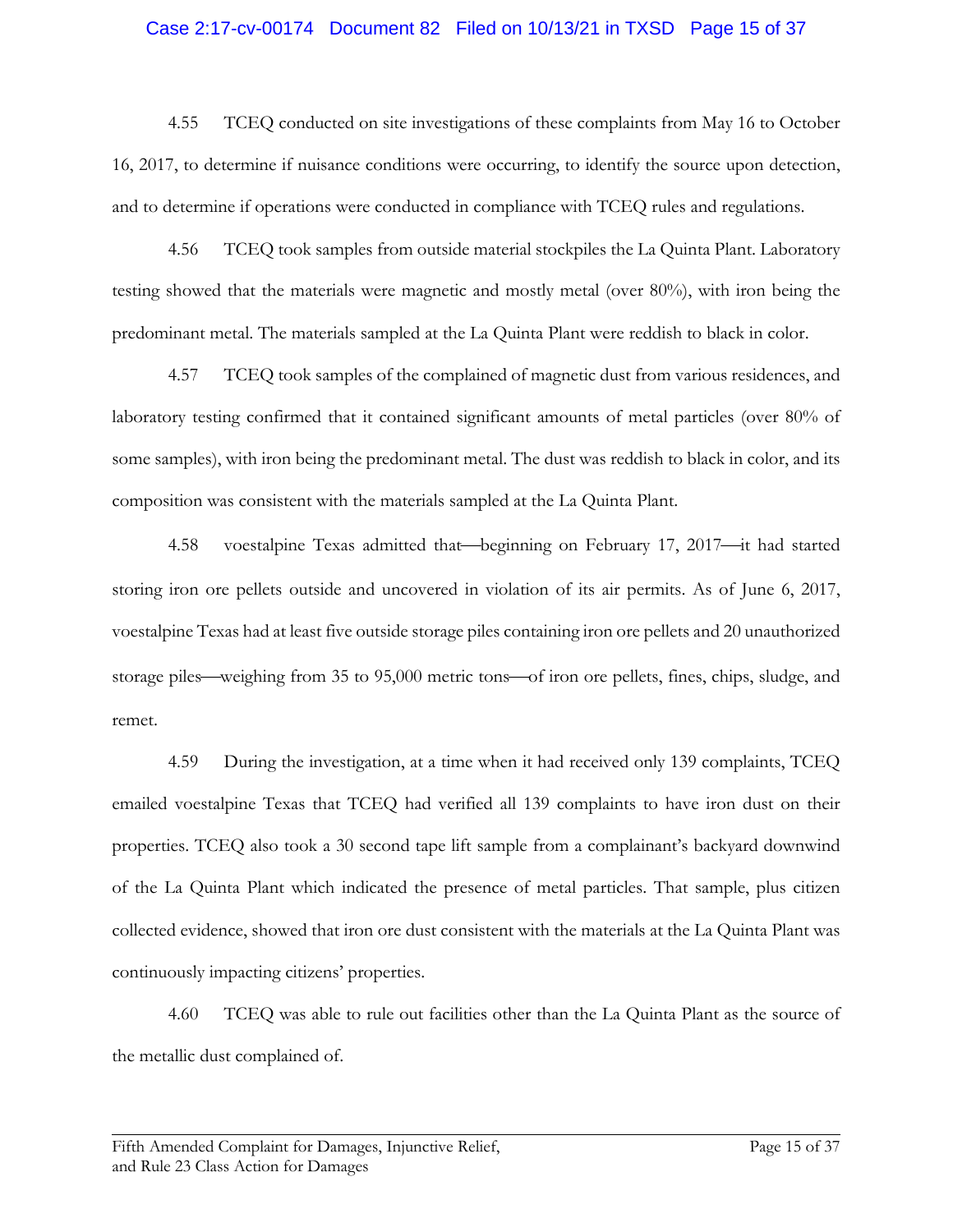## Case 2:17-cv-00174 Document 82 Filed on 10/13/21 in TXSD Page 16 of 37

4.61 In its preliminary report—based on its own investigation and information provided by citizens and voestalpine Texas—the TCEQ concluded that voestalpine Texas had failed to prevent nuisance dust conditions due to the iron dust from the La Quinta Plant interfering with the nearby San Patricio County, Texas residents' normal use and enjoyment of their properties and had committed multiple violations of its air permits and TCEQ rules and regulations.

4.62 Subsequent TCEQ investigations have reached the same conclusions, confirmed TCEQ's preliminary report, and found that the La Quinta Plant is still emitting excess PM, trespassing on Plaintiffs' real and personal property, and causing them to suffer nuisance conditions.

# **H. voestalpine Texas has witnessed and tested first-hand the "black material" released from the La Quinta Plant and onto the homes and vehicles in San Patricio County, and voestalpine Texas has accepted responsibility for the "black material."**

4.63 voestalpine Texas' employees and agents have seen the "black material" stick to people's homes in San Patricio County.

4.64 voestalpine Texas' employees and agents have seen the "black material" stick to people's vehicles in San Patricio County.

4.65 voestalpine Texas' employees and agents have personally viewed the "black material" in swimming pools in San Patricio County.

4.66 voestalpine Texas' employees and agents have personally viewed the "black material" in dog bowls in San Patricio County.

4.67 voestalpine Texas' employees and agents have personally viewed the "black material" in air conditioning units in private homes in San Patricio County.

4.68 voestalpine Texas' employees and agents have personally viewed the "black material" inside people's homes in San Patricio County.

4.69 voestalpine Texas' employees and agents have personally viewed the "black material" inside people's garages in San Patricio County.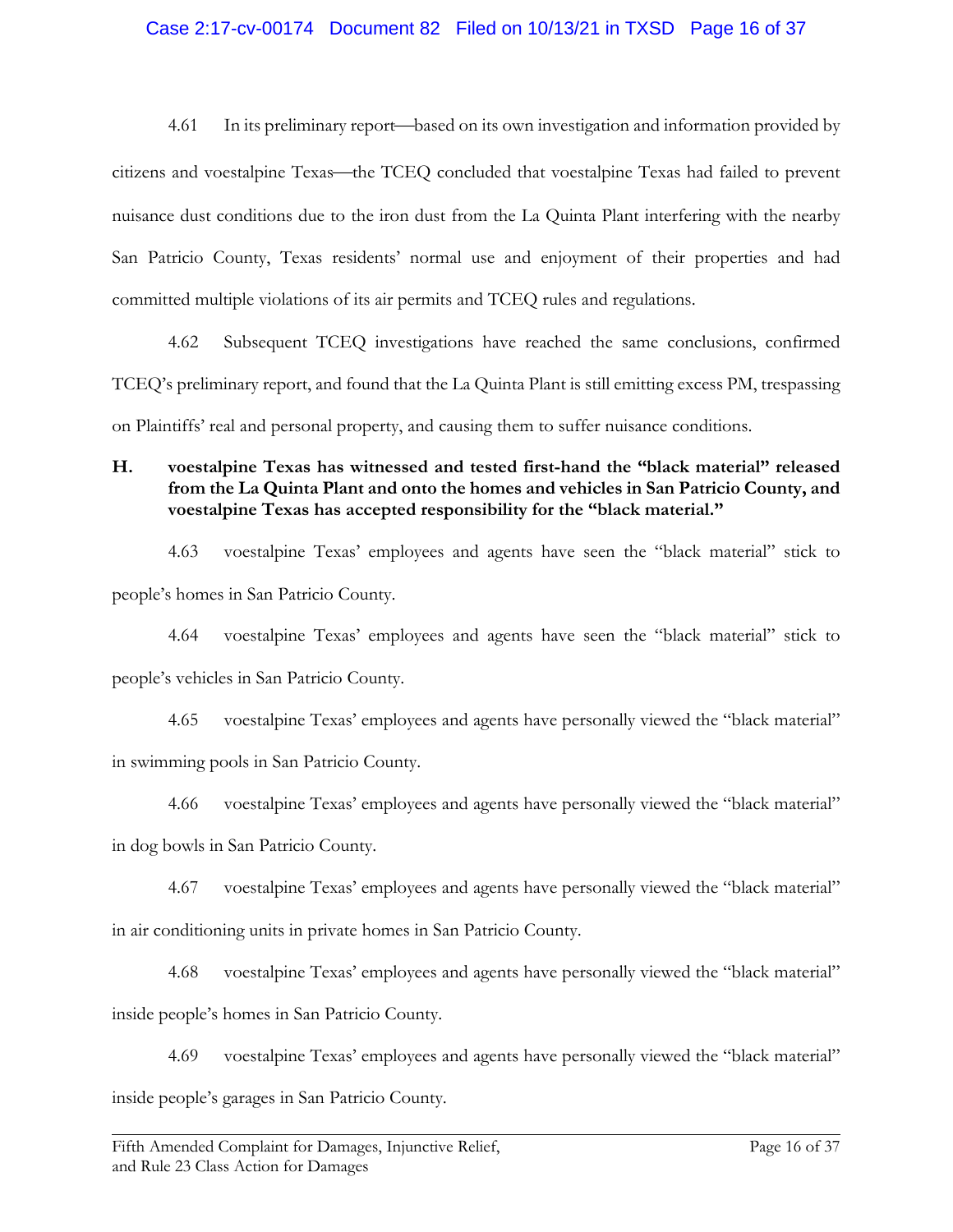## Case 2:17-cv-00174 Document 82 Filed on 10/13/21 in TXSD Page 17 of 37

4.70 voestalpine Texas has set up a hotline for persons to call who have been affected by the "black material" from the La Quinta Plant to obtain assistance in cleaning and repairing damaged property.

4.71 voestalpine Texas has accepted responsibility for creating the "black material."

4.72 voestalpine Texas has agreed to pay for property damage caused by the "black material" in San Patricio County.

4.73 voestalpine Texas has offered chemical or "acid bath" car washes to those persons with vehicles affected by the "black material."

# **V. CAUSES OF ACTION**

## **A. Private Nuisance, Negligence, and Negligence** *Per Se*

5.1 Plaintiffs incorporate by reference each preceding paragraph as though fully set forth herein.

5.2 voestalpine Texas created a private nuisance because its conduct substantially interfered with, and continues to substantially interfere with, Plaintiffs' use and enjoyment of their vehicles. As more specifically alleged above, the "black material" that originated, and continues to originate, from voestalpine Texas' operations at the La Quinta Plant and has been deposited on Plaintiffs' vehicles and has substantially interfered with Plaintiffs' use and enjoyment of their properties and has also damaged their properties.

5.3 voestalpine Texas' conduct has subjected, and continues to subject, Plaintiffs to unreasonable discomfort and annoyance, that is, discomfort and annoyance that is unreasonable to a person of ordinary sensibilities attempting to use and enjoy the person's property.

5.4 voestalpine Texas intentionally created the private nuisance. It acted with intent with respect to the nature of its conduct or to the result of its conduct when it was the conscious objective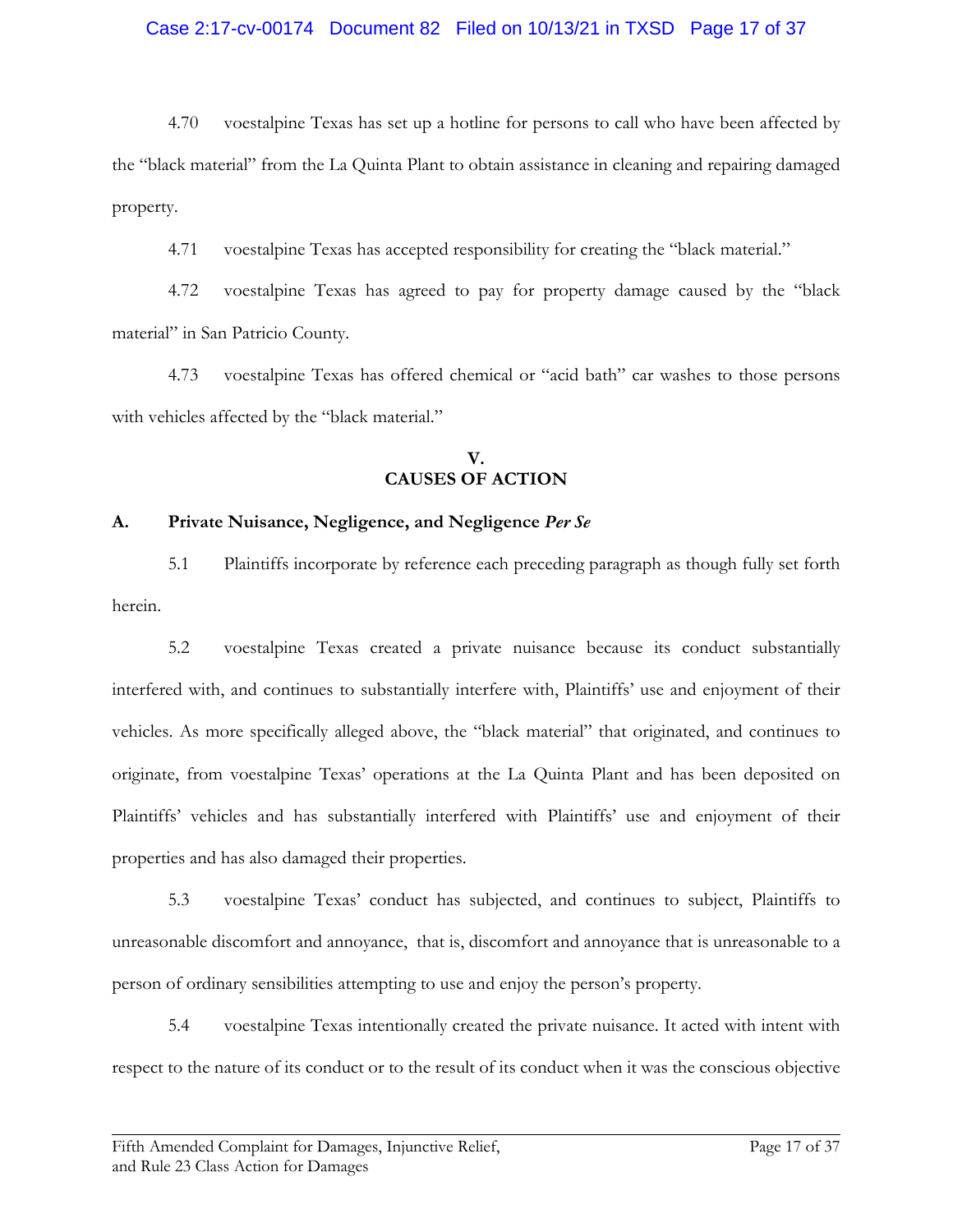### Case 2:17-cv-00174 Document 82 Filed on 10/13/21 in TXSD Page 18 of 37

or desire to engage in the conduct or the result. voestalpine Texas is a sophisticated company that had to be substantially certain that—given the nature of, location of, and activities conducted at the La Quinta Plant and their proximity to the homes and vehicles in San Patricio County—the "black material" would reach Plaintiffs' real and personal property and cause injury and damages to Plaintiffs.

5.5 Alternately, voestalpine Texas created the private nuisance through its negligence and negligence *per se*. voestalpine Texas committed acts of omission and commission, which collectively and severally constituted negligence and negligence *per se*, and that negligence and negligence *per se* proximately caused the nuisance and Plaintiffs' injuries and damages.

5.6 Owners and occupiers of real and personal property in San Patricio County—including Plaintiffs—were foreseeable victims of voestalpine Texas' operations at the La Quinta Plant.

5.7 voestalpine Texas owed a legal duty to act as a reasonably prudent landowner and operator of the La Quinta Plant.

5.8 voestalpine Texas's various acts or omissions which constitute negligence and/or negligence *per se*, include, but are not limited to, the following:

- 5.8.1 failing to adopt, implement, follow and/or enforce proper procedures for operations at the La Quinta Plant;
- 5.8.2 failing to adopt, implement, follow and/or enforce proper procedures for dust control at the La Quinta Plant;
- 5.8.3 failing to put in place reliable equipment and/or processes at the La Quinta Plant to prevent the release of the "black material" and other potentially damaging particulates;
- 5.8.4 failing to adopt, implement, follow, and/or enforce proper procedures for the inspection and maintenance of dust control equipment and processes at the La Quinta Plant;
- 5.8.5 failing to properly inspect and maintain the dust control equipment and processes at the La Quinta Plant;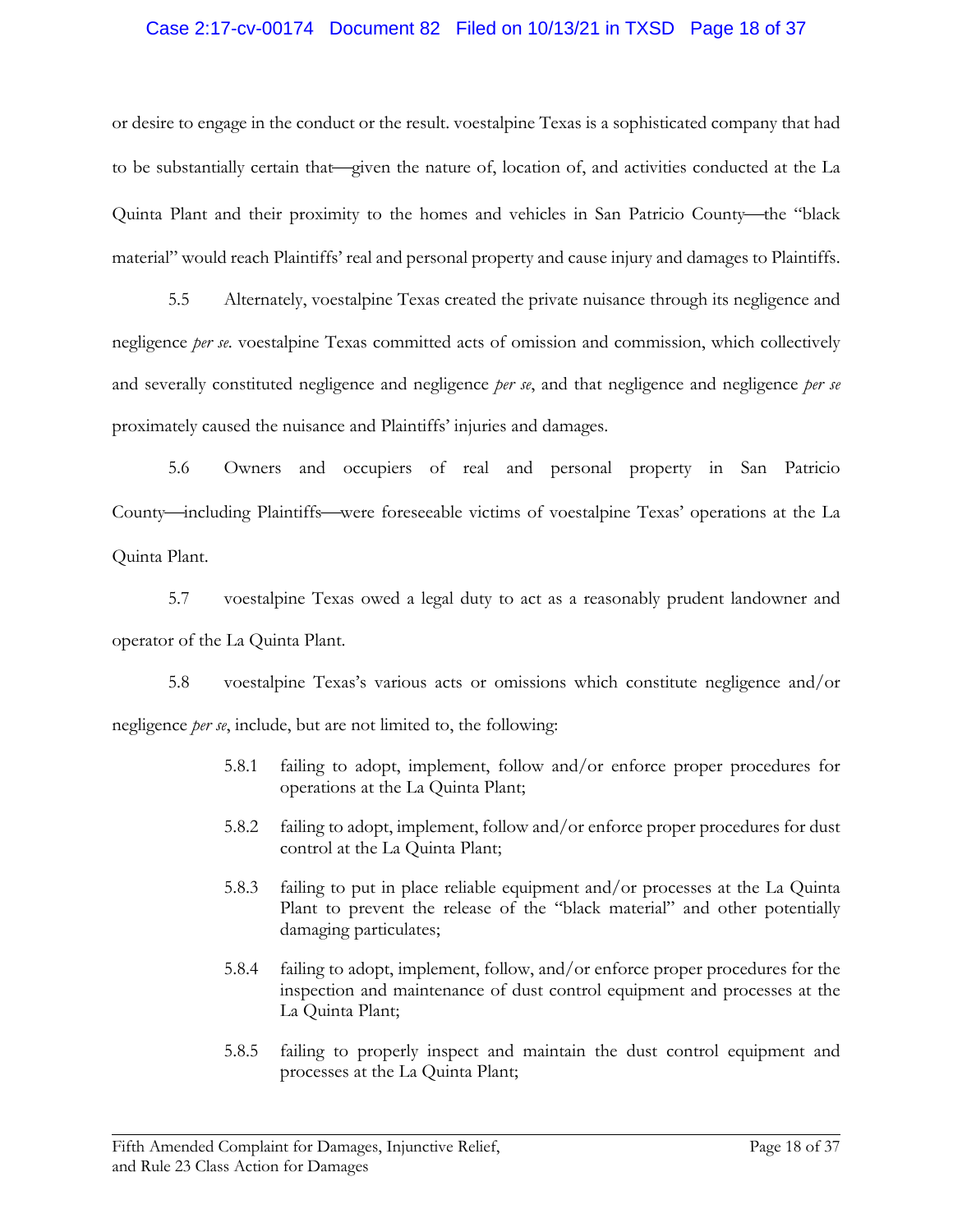- 5.8.6 failing to exercise reasonable care in the operations occurring at the La Quinta Plant;
- 5.8.7 failing to perform, implement, follow, and/or enforce proper hazard analysis at the La Quinta Plant;
- 5.8.8 operating the La Quinta Plant with institutional with ignorance and in defiance of a culture of safety and accountability at the La Quinta Plant;
- 5.8.9 causing and/or permitting to be caused the release of significant amounts of the "black material" from the La Quinta Plant and onto the nearby communities;
- 5.8.10 failing to train employees at the La Quinta Plant in the proper procedures for testing, evaluating, monitoring, recording, and/or documenting particulate matter emissions;
- 5.8.11 failing to train employees in the proper procedures for dust control at the La Quinta Plant;
- 5.8.12 operating the La Quinta Plant without appropriate and trained staffing and supervision;
- 5.8.13 operating the La Quinta Plant with equipment and processes that fail to comply with reasonable engineering, industry, and regulatory practices;
- 5.8.14 accepting and encouraging deviation from appropriate direct reduction and dust control procedures at the La Quinta Plant;
- 5.8.15 failing to implement, follow, enforce and train regarding proper dust control analysis and procedures at the La Quinta Plant;
- 5.8.16 failing to maintain a reliable and adequate equipment and processes at the La Quinta Plant for the prevention of unreasonable emissions of particulate matter at the La Quinta Plant;
- 5.8.17 consciously reducing costs and staffing at the La Quinta Plant at the expense of safety;
- 5.8.18 failing to adopt proper operating procedures at the La Quinta Plant;
- 5.8.19 failing to comply with proper operating procedures at the La Quinta Plant;
- 5.8.20 failing to adopt, implement, and comply with procedures for the proper supervision of operations and dust control at the La Quinta Plant;
- 5.8.21 ratifying and approving improper and inadequate operating and dust control procedures, routines, and practices at the La Quinta Plant;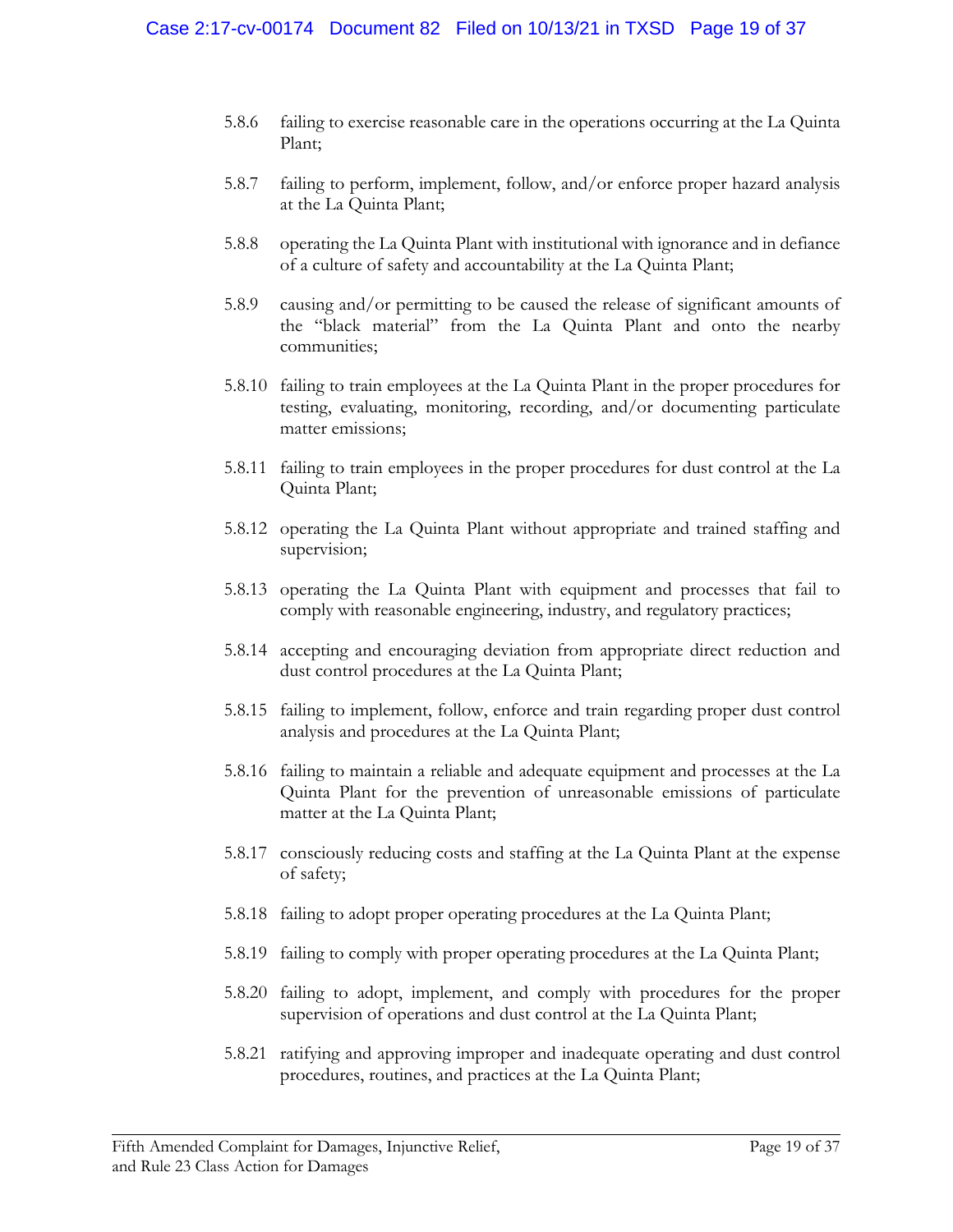- 5.8.22 violating Texas law (including without limitation, the Texas Clean Air Act, Chapter 382 of the Texas Health and Safety Code, Chapter 7 of the Texas Water Code, and TCEQ rules and orders promulgated under these statutes) which are intended to protect the health and safety of the public—including Plaintiffs—by regulating plant operations, emissions and the reporting of toxic chemical emissions, releases; and
- 5.8.23 engaging in such other acts and omissions which may be discovered through discovery and presented at trial regarding the La Quinta Plant.

5.9 The nuisance created by voestalpine Texas is permanent. The injury suffered by

Plaintiffs is of such a character as to recur repeatedly, continually, and regularly, such that future injury can be reasonably evaluated. Alternately, the nuisance created by voestalpine Texas is temporary.

# **B. Trespass**

5.10 Plaintiffs incorporate by reference each preceding paragraph as though fully set forth herein.

5.11 voestalpine Texas trespassed, and continues to trespass, on Plaintiffs' real and personal property. Without the consent or authorization of Plaintiffs, voestalpine Texas caused—and continues to cause—the "black material" that originates at the La Quinta Plant to be deposited on Plaintiffs' real and personal property.

5.12 voestalpine Texas' trespasses have caused, and continue to cause, Plaintiffs to suffer actual and substantial damages.

5.13 voestalpine Texas' trespasses on Plaintiffs' properties were, and continue to be, intentional or, alternately, negligent.

5.14. voestalpine Texas' trespasses on Plaintiffs' properties were, and continue to be, permanent. Alternately, they were and continue to be temporary.

# **C. Gross Negligence**

5.15 Plaintiffs incorporate by reference each preceding paragraph as though fully set forth herein.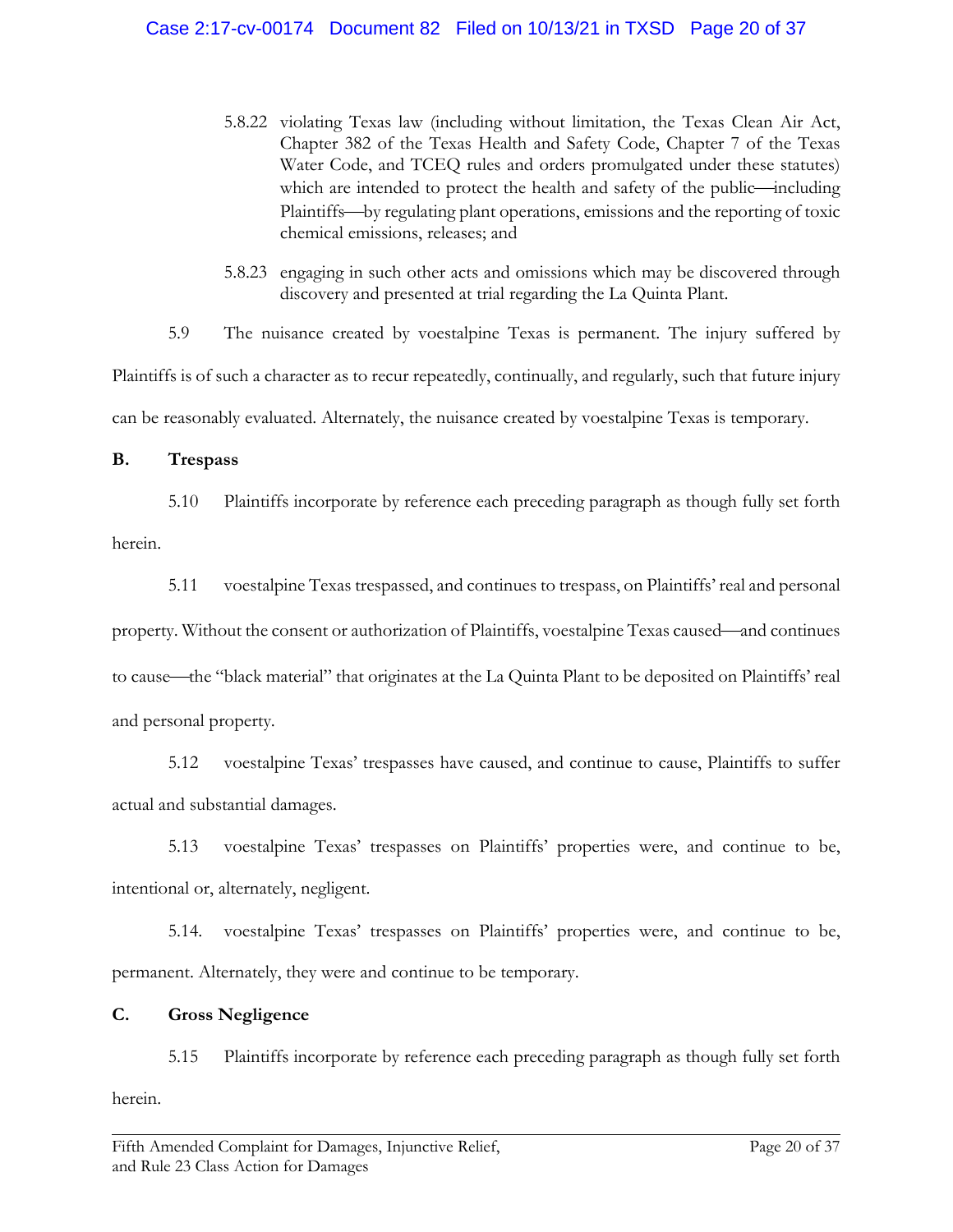## Case 2:17-cv-00174 Document 82 Filed on 10/13/21 in TXSD Page 21 of 37

5.16 voestalpine Texas was, and continues to be, grossly negligent, as defined by Section 41.003 of the Texas Civil Practice & Remedies Code. Its conduct involves an extreme degree of risk, considering the probability and magnitude of the potential harm to others. voestalpine Texas had actual and subjective awareness of the risks to owners of real and personal property in San Patricio County (including Plaintiffs and the Class Members) associated with operations at the La Quinta Plant and the inevitable emission of tons of "black material," but nevertheless proceeded with conscious indifference to the rights, safety, or welfare of others—including Plaintiffs and the Class Members. This gross negligence was a proximate cause of the "black material" falling on and damaging Plaintiffs' real and personal property as well as Plaintiffs' resulting injuries and damages.

# **VI. DAMAGES**

### **A. Actual Damages**

6.1 As a result of voestalpine Texas' conduct as alleged herein, Plaintiffs have suffered and continue to suffer damages to their real and personal property.

6.2 Such damages include without limitation the past and future reasonable costs necessary to restore their properties to the conditions they were in prior to the occurrences in question, diminution in the values, and damages for the emotional pain, torment, and suffering experienced by Plaintiffs because of the nuisance created by voestalpine Texas and voestalpine Texas' trespasses.

### **B. Exemplary Damages**

6.3 Because voestalpine Texas is guilty of gross negligence, it should have punitive damages assessed against it and awarded to Plaintiffs in an amount deemed appropriate by the jury.

## **C. Pre-judgment and Post-Judgment Interest**

6.4 Plaintiffs seek pre-judgment and post-judgment interest at the maximum legal rate.

## **VII. INJUNCTIVE RELIEF**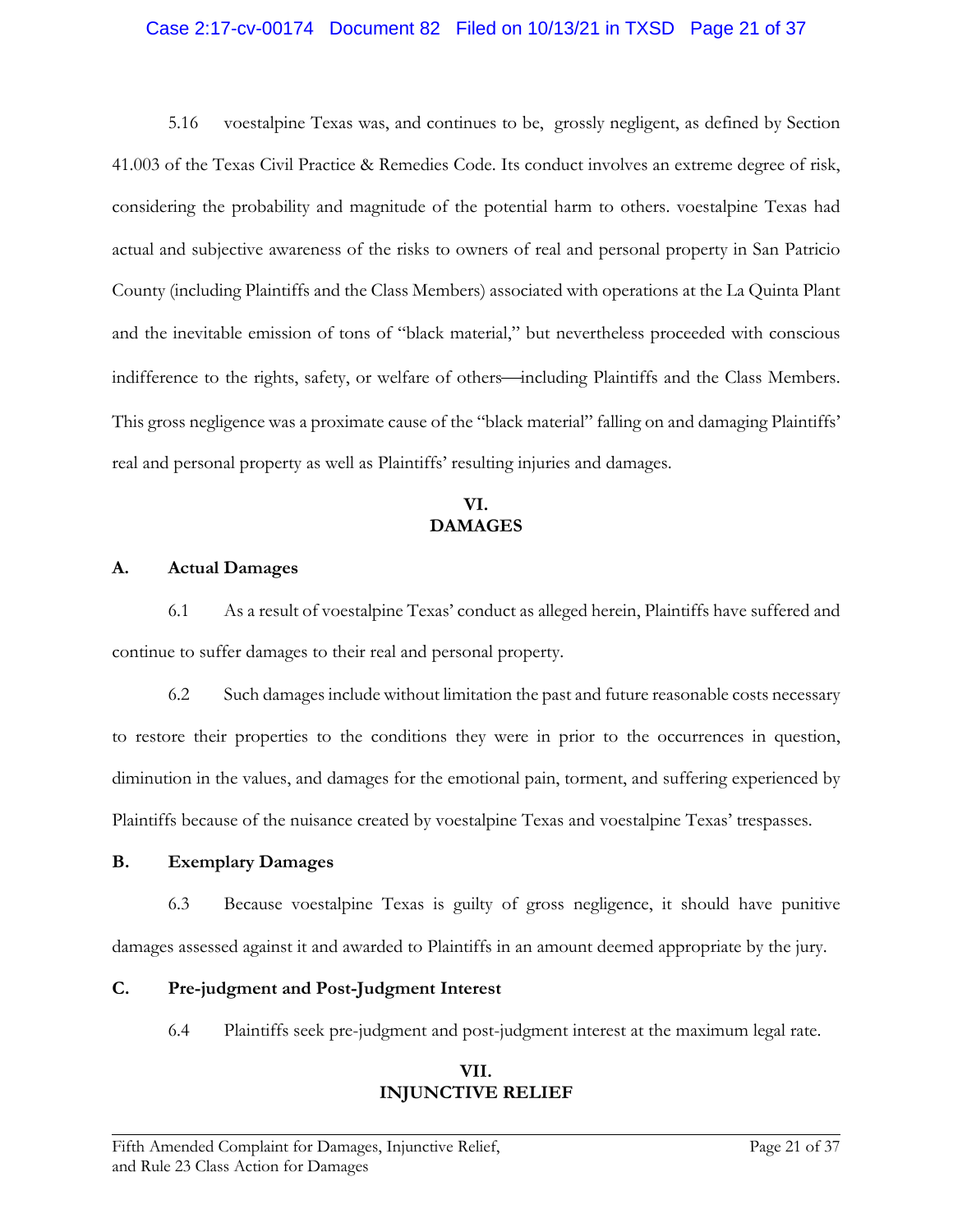### **A. Injunctive Relief is Necessary and Proper**

7.1 The Court has the discretion to prevent or minimize the future damages of Plaintiffs and the Class Members by granting injunctive relief. It would be grossly unfair for mass polluters such as Defendants to be able to issue a check and effectively obtain a license to continue harming Plaintiffs and interfering with Plaintiffs' use and enjoyment of their properties. Thus, Plaintiffs seek permanent injunctive relief against Defendants because Defendants' tortious conduct has caused them to suffer ongoing, irreparable injury and damages which only injunctive relief can put a stop to.

7.2 Plaintiffs are being harmed by excessive particulate matter emissions from the La Quinta Plant which are being deposited onto their properties and causing cosmetic damages resulting in increased maintenance costs and depreciation of property.

7.3 The voestalpine pollution that is causing harm is fine particulate matter (PM2.5) that is being released from stacks and exacerbated by excessive air pollution discharges from the La Quinta Plant's cooling tower and flare.

7.3.1 95% of the particulate matter emissions from the La Quinta Plant are from point sources (stacks). Defendants have focused attention on promoting control of fugitive emissions from their materials handling operations, claiming these actions show that they do a good job in controlling their air pollution. Instead, Defendants should have been focusing on controlling stack emissions. Air emissions from elevated point sources (stacks) are responsible for damages caused to Plaintiffs' properties which are up to three miles away. The density of the particulate matter is nearly nine times greater than water. It is both common sense and well established in the scientific and industry literature that fugitive emissions generally tend to settle out close to emission sources, especially metal-based particles that are this dense.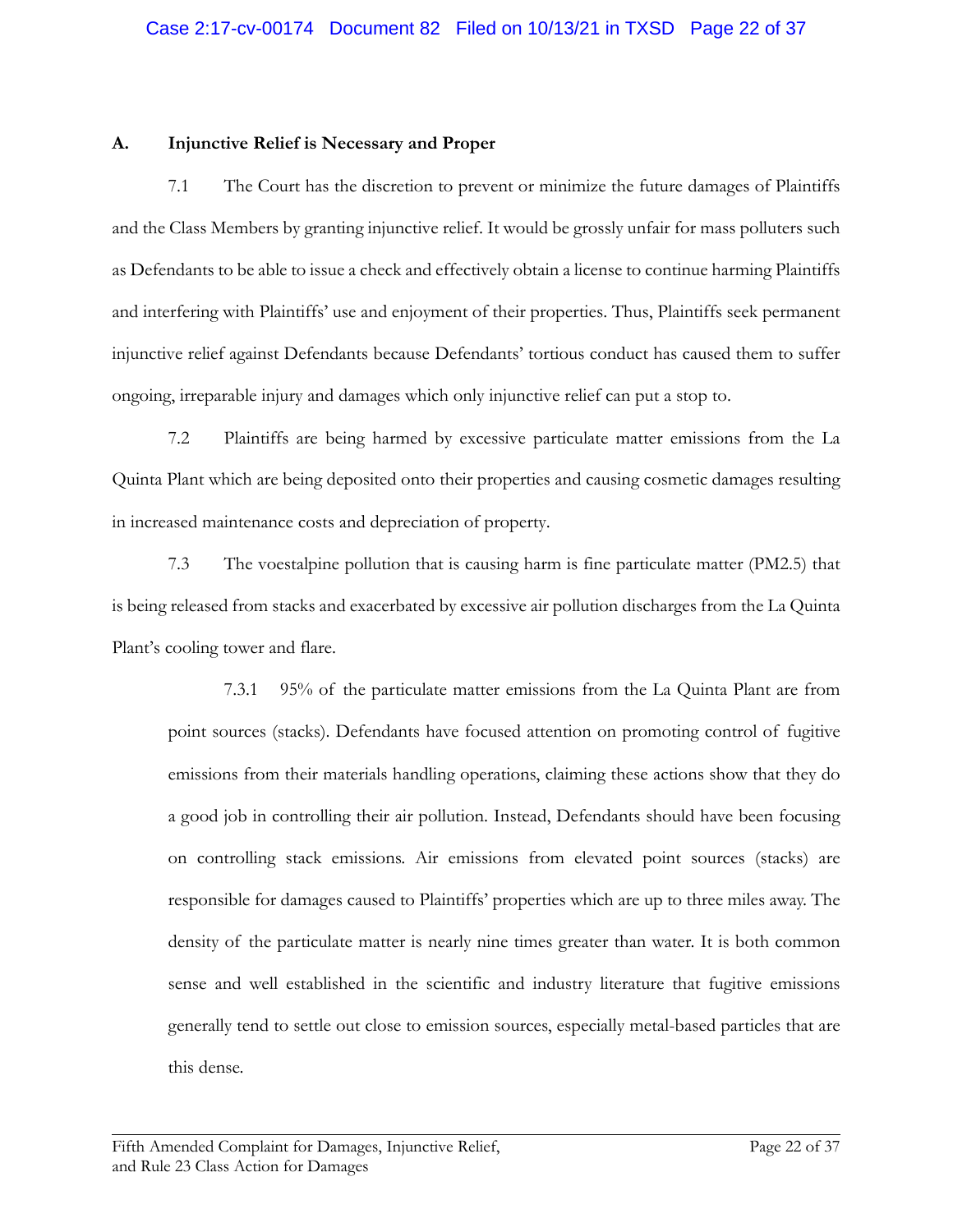### Case 2:17-cv-00174 Document 82 Filed on 10/13/21 in TXSD Page 23 of 37

7.3.2 Nearly 97% of the particulate matter discharged to air is PM2.5 or fine particulate matter. Since nearly 95% of these particles are released from elevated stacks at high temperatures, they are transported by atmospheric winds up to three miles away. When they settle out of the atmosphere, they agglomerate onto the surfaces of Plaintiffs' properties. Since the agglomerated particles contain a high percentage of iron, they scratch surfaces such as those on vehicles. Further, the particles are subject to corrosion and cause other metal surfaces that they land on to rust.

7.3.3 87% of the PM2.5 emissions from the plant are from the Reformer Main Flue Ejector Stack. This is the largest point source polluter. Defendants do not monitor these emissions using modern sensors, and their process is unstable. The La Quinta Plant uses continuous emissions monitoring (CEM) to track CO (Carbon Monoxide),  $NO<sub>x</sub>$  (Nitrogen Oxides) and  $SO<sub>2</sub>$  (Sulfur Dioxide) emissions, because it is required under its Title V permit. The CEM data for these pollutants show wide swings in these gaseous emission rates, which indicates that the La Quinta Plant does not always operate in a stable manner. It does not apply CEMs (Continuous Emissions Monitors) to monitor or control particulate matter emissions. It is common sense that—if other pollutants like  $CO$ ,  $NO<sub>x</sub>$  and  $SO<sub>2</sub>$  show wide fluctuations due to Defendants' failure to carefully control the process—the particulate emissions are also highly variable and not being controlled. Defendants' engineers recommended using PM CEM to gain process control data which control discharges from the Reformer Main Flue Ejector Stack and ensure stable operation of the plant. However, senior management rejected this recommendation to save money and conceal information from the TCEQ.

7.3.4 Defendants rely on opacity monitoring to monitor particulate emissions from stacks using Visible Emissions-Method 9s. It specified this method as a basis to monitor and control its particulate emissions in its Title V permit. Stack tests performed by third-party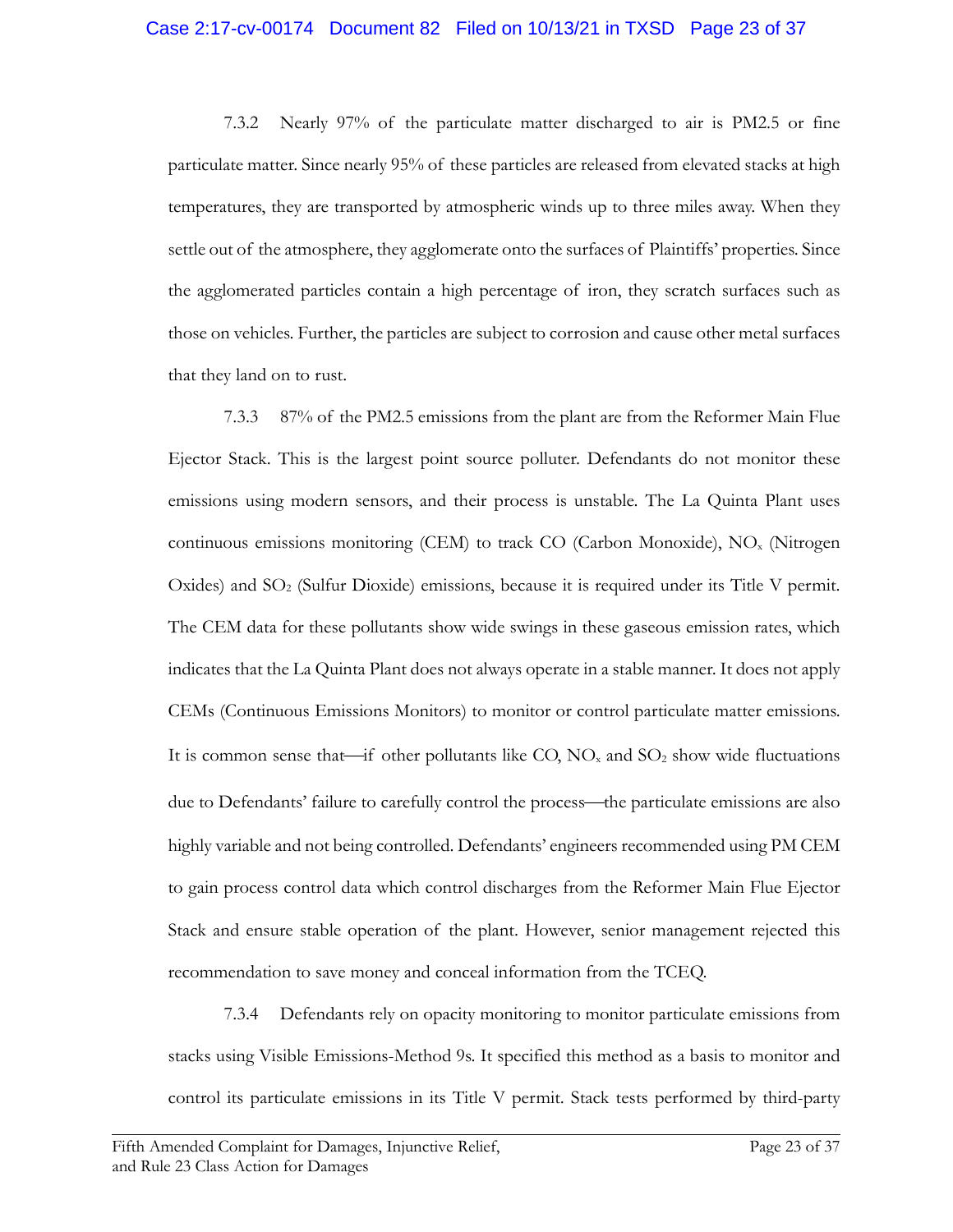## Case 2:17-cv-00174 Document 82 Filed on 10/13/21 in TXSD Page 24 of 37

consultants show that, despite Visible Emissions-Method 9s observed opacity recording to be within limits, the mass emission rates for dusts are three to five times above allowable rates stated in the Title V permit. Defendants recognized the inaccuracy of the monitoring method it specified in its Title V permit application which is why it chose this method over PM CEM. Defendants' wanted to avoid having to do continuous compliance of its particulate emissions.

7.3.5 The basis by which the facility was permitted under the Title V permit was wrong. Defendants obtained the permit by representing that all of its particulate emissions are filterable particles. They were issued a permit based on air modeling that was performed for filterable particulate matter. Stack tests performed by third-party consultants on the Reformer Main Flue Ejector Stack report that 70% of the total particulate matter released is condensable solids. This means that the largest polluting source's emissions (87% of the plant's total PM2.5 air discharges) are actually 70% greater than the emission rate Defendants used in an air dispersion model for permitting purposes. It also means that the reported emissions to the TCEQ are under reported. Defendants now propose to petition the TCEQ for a higher emission rate for EPN29 (Reformer Main Flue Ejector Stack). Rather than controlling air emissions, Defendants want the TCEQ to write them a blank check to continue polluting; the consequence would be to cause permanent harm to Plaintiffs.

7.3.6 EPN33 (the La Quinta Plant's Cooling Tower) has multiple violations of excessive particulate emissions which is due to the equipment as built having a higher flowrate and cooling water TDS (Total Dissolved Solids) than its original design basis. Instead of fixing the problem, Defendants intend to petition the TCEQ for a Title V permit modification to allow them to continue polluting at levels above the current allowable emission rates as established in its original Title V permit. Defendants refuse to fix their design mistakes and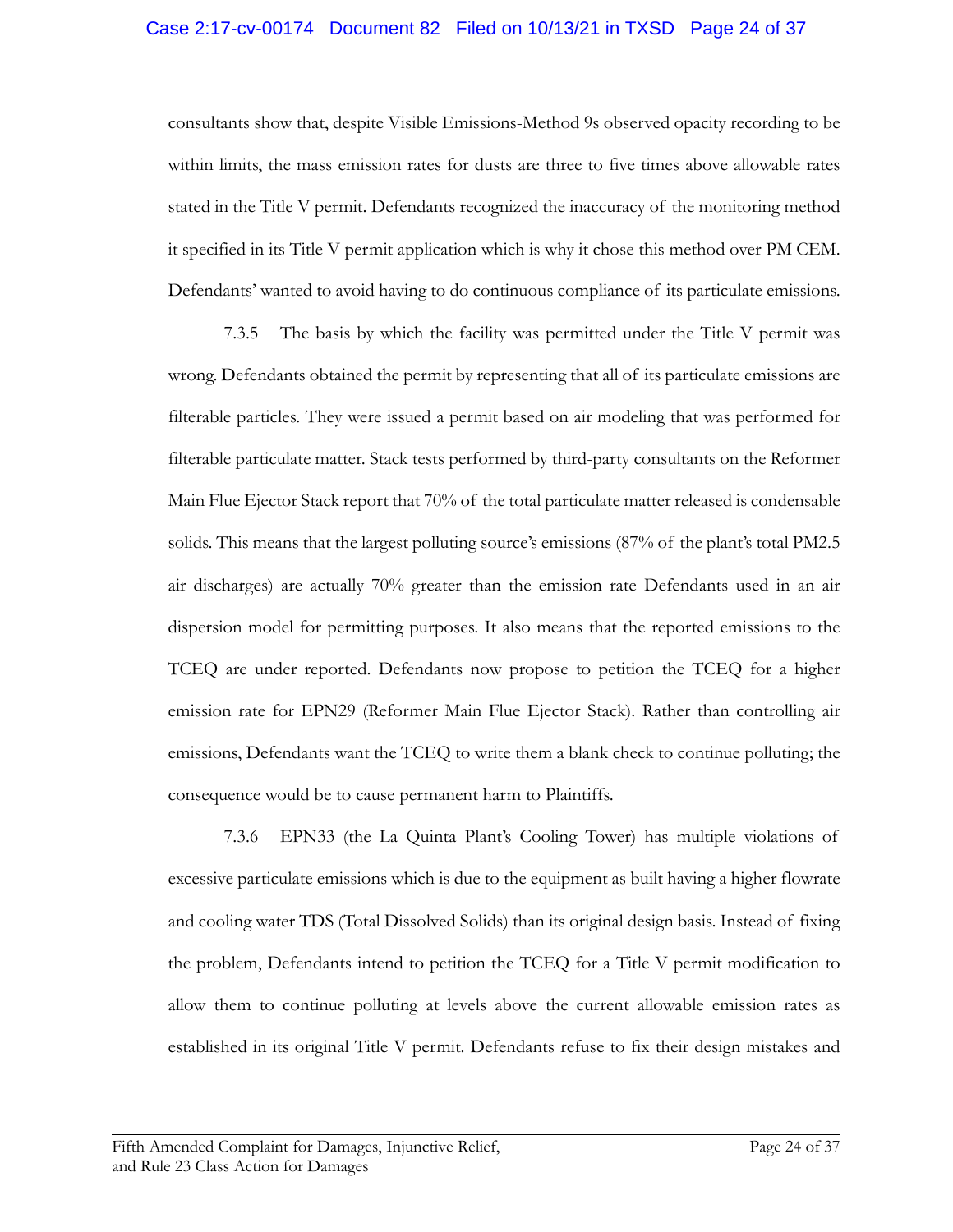## Case 2:17-cv-00174 Document 82 Filed on 10/13/21 in TXSD Page 25 of 37

bring the source into compliance; as a consequence, Plaintiffs will be subjected to permanent nuisance and harm.

7.3.7 EPN38 (the La Quinta Plant's Flare) has multiple violations which have resulted in excessive emissions of particulates, NO<sub>x</sub> and VOCs (Volatile Organic Compounds). The TCEQ reports excessive pollution levels due to the Plant needing a continuous pressure vent on the reformer to maintain pressure at a level that was not permitted. Again, because of Defendants' design mistakes and failure to taking the effort to improve control of their processes, Defendants intend to seek a permit modification to allow them to pollute at rates well above the current allowable emission rates established in its Title V permit and cause permanent harm to Plaintiffs.

7.3.8 Records show multiple exceedances/violations of the current Title V permit in which operators are derelict in performing daily and weekly monitoring of emissions for multiple sources. Failure to perform diligent monitoring means that the La Quinta Plant is allowing emissions to be released uncontrolled and not taking corrective actions to reduce them. Defendants have not taken their obligation to meet good environmental performance seriously and have an ineffective environmental management system.

# **B. Injunctive Relief to Prevent Plaintiffs' Future Property Damages**

7.4 Plaintiffs respectfully request that the Court order Defendants to take the following corrective actions to reduce emissions at the La Quinta Plant:

7.4.1 Install PM CEM (particulate matter continuous emissions monitoring) to track the dust from the Top Gas Wet Scrubber Duct which has a profound contribution to the Reformer Main Ejector Stack particulate emissions. Defendants' engineers knew this should have been done in 2016, but senior management elected not to adopt the tool. If they had installed this technology they would have had improved control over the primary pollution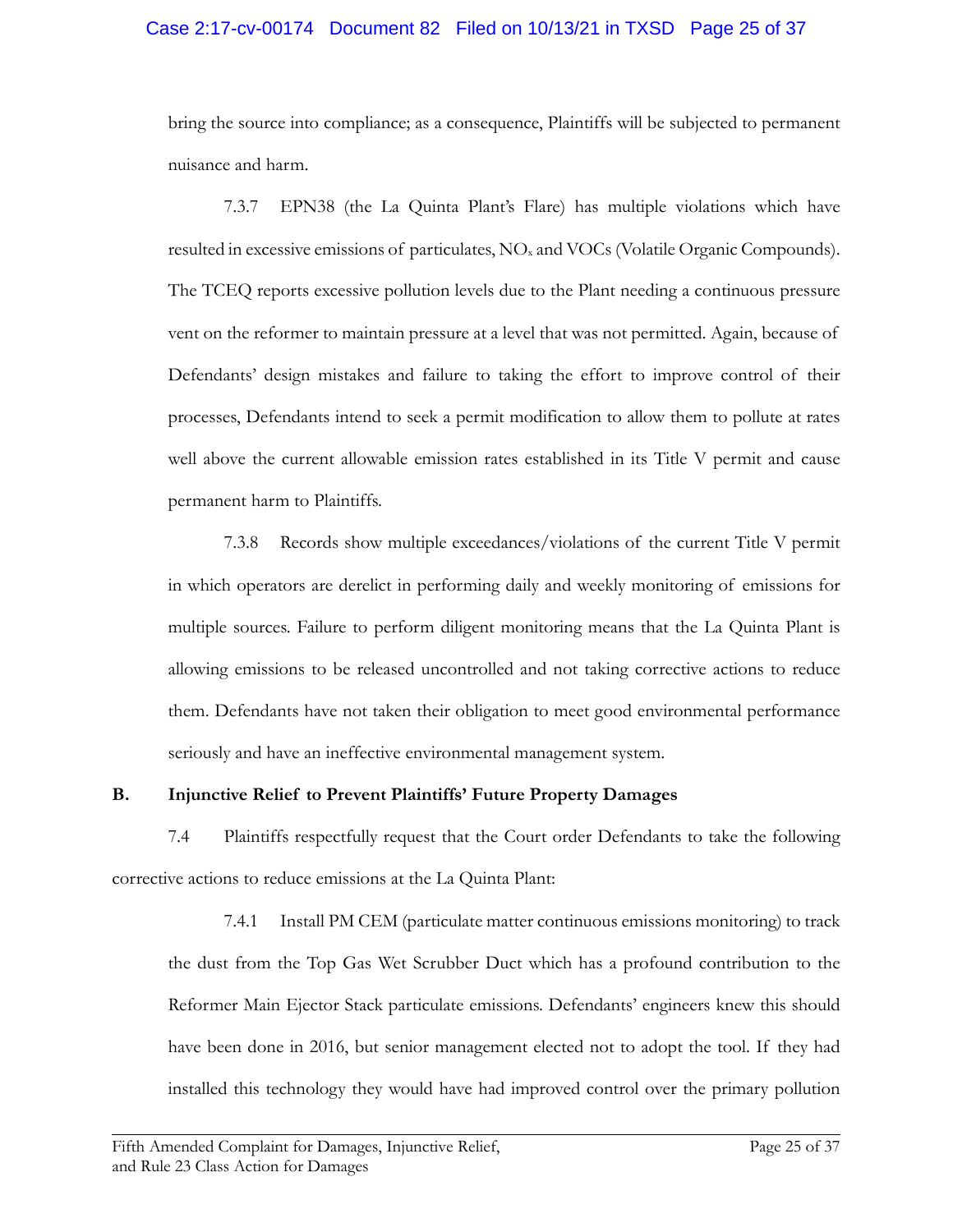control for the plant (the scrubber), been able to run the plant with fewer upsets which leads to episodic releases and would have prevented harm to Plaintiffs. Defendants do not intend to reduce the PM emissions from EPN29 (Reformer Main Ejector Stack), but rather apply for a permit modification to increase the allowable emission rate for this source in its Title V Permit. This is unacceptable because Plaintiffs will continue to face permanent loss of enjoyment of their property and ever increasing maintenance costs due to damages caused by particulate deposition. The use of PM CEM will provide operators with real time particulate loading measurements to the reformer and stack bypass which can be used to adjust feed rates to the process, process pressure (which impacts flaring) and residence times that have first order effects on emissions. There is some concern that installing PM CEM in the Top Gas Wet Scrubber could cause harm to the sensor because of severe temperatures. Testing will have to be performed along with consultation of the supplier(s) of this instrument. If this is an operating restriction then PM CEM can be installed on EPN29 (Reformer Main Flue Ejector Stack) which has less severe temperatures. This will give less precise data but sufficient information to assess process stability. This data should be reported on a regular basis to the TCEQ so that it may assess operating upsets that constitute exceedance of the Title V permit and citizen complaints. Parametric testing and final installation should be performed within three months of signed relief. This is more than adequate time to identify a suitable vendor that can assist the defendant in performing in-line testing and specifying the final monitoring configuration.

7.4.2 Perform continuous emissions monitoring and only rely on the use of opacity monitors for spot checking and troubleshooting. Defendants want to operate under the radar screen of the TCEQ. They should not be allowed to be in compliance only part of the time but should be required to be in compliance all of the time. Opacity monitoring is insensitive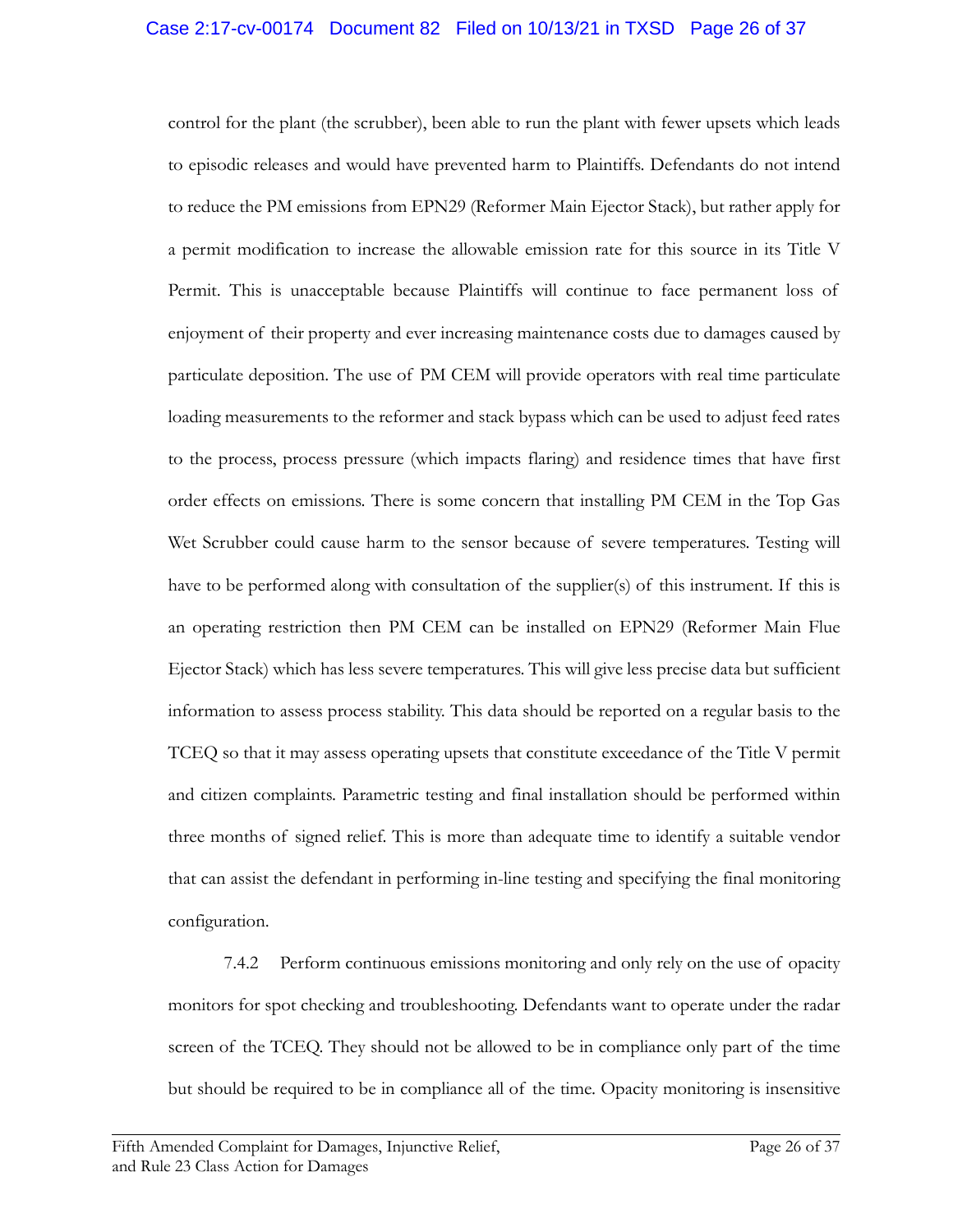### Case 2:17-cv-00174 Document 82 Filed on 10/13/21 in TXSD Page 27 of 37

and incapable of identifying fine particulate matter emission levels which are causing harm. Defendants should instruct, train and require operators to monitor with PM CEM. Defendants should screen all point sources for their contribution to plantwide TSP (Total Suspended Particulates) air discharges and have a third-party consultant recommend which additional source beyond EPN29 are best controlled using CEM. This assessment should not take more than one month. The consultant should provide a technical report with recommendations on any additional sources that can be better controlled by CEM monitoring. Based on the consultant's recommendations, the La Quinta Plant should be allotted an additional two months to install improved monitoring instrumentation and instructions for operators.

7.4.3 Install a CCTV system (closed circuit television system) to monitor yard and material handling operations. This will strengthen the facility's use of DustTrak monitors. Defendants should establish stop work programs for situations of excessive fugitive emissions on dry, dusty days. The La Quinta Plant should install a meteorological station and use meteorological records in conjunction with CCTV monitoring to plan work schedules so that fugitive dusts are kept to a minimum. These actions will ensure nuisance dusts are minimized for Plaintiffs in close proximity to the facility. This corrective action should be immediately implemented.

7.4.4 Utilize an EMIS (Environmental Management Information System) and have a third-party consultant devise specific metrics that enable it to track deviations and episodic releases as well as schedule corrective actions. The La Quinta Plant suffers a high frequency of recurring events which are the cause of episodic particulate emissions. Examples include failure to perform daily and weekly monitoring, failure to perform maintenance in a timely manner, failure to record flow rates needed for mass balances for emissions, among others. By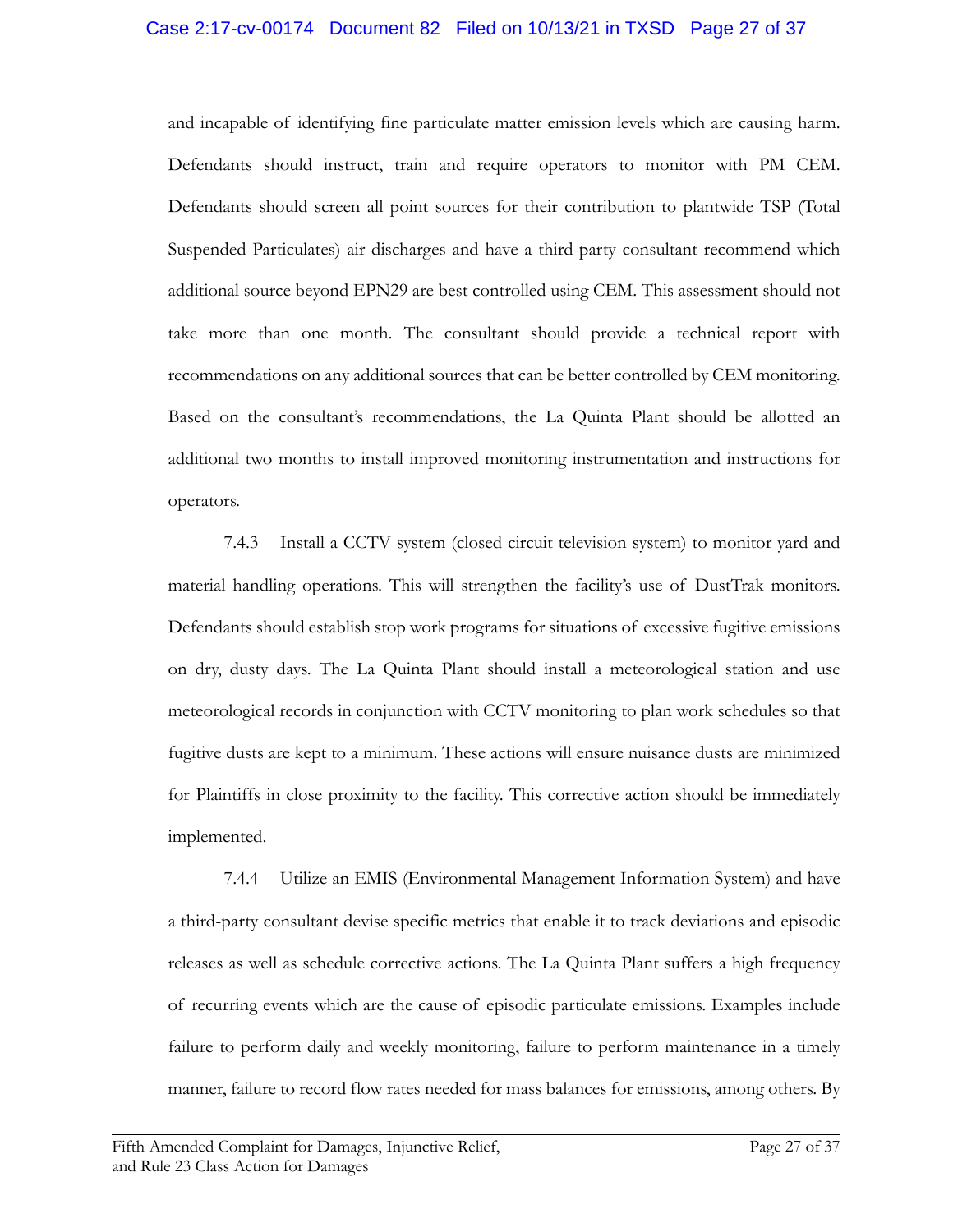## Case 2:17-cv-00174 Document 82 Filed on 10/13/21 in TXSD Page 28 of 37

tracking these and other appropriately defined metrics such as maintenance turnaround times as an example, deviations and exceedances will be reduced over time. The EMIS should be linked to the internal email system of the facility so that environmental managers, technicians and operators better communicate and schedule corrective actions that improve environmental performance. EMIS software tools are well recognized as a management tool to schedule permit renewals, schedule maintenance, track emissions over time and as a basis to evaluate overall environmental performance. A commercial software package including onsite staff training should be implemented within one month of the injunctive relief.

7.4.5 Engage a cooling tower specialist to evaluate the high emissions from EPN33 and implement a program to reduce them. Violations have resulted from excessive PM emissions due to limitations of the hardware. Defendants have informed the TCEQ that the cooling tower as built operates in a manner that was not intended based on its original design. Instead of the La Quinta Plant correcting the problem through better control of the TDS (Total Dissolved Solids) and blowdown optimization, the Plant's approach has been to submit a permit modification to request an increase in allowable emissions from the source. A cooling tower optimization study guided by specialists will result in recommended optimum blowdown and recycle rates and recommendations of surfactants and electrolytes that will lower TDS. The specialist may also recommend some internal modifications such as demisters and baffles which will reduce particulate emissions. There are multiple companies that specialize in this service. This corrective action will require vendor recommended on-site testing of the cooling tower. Based on past experience, it should not take more than two months for the evaluation and another one month to implement corrective actions to reduce emissions to within the current Title V permit.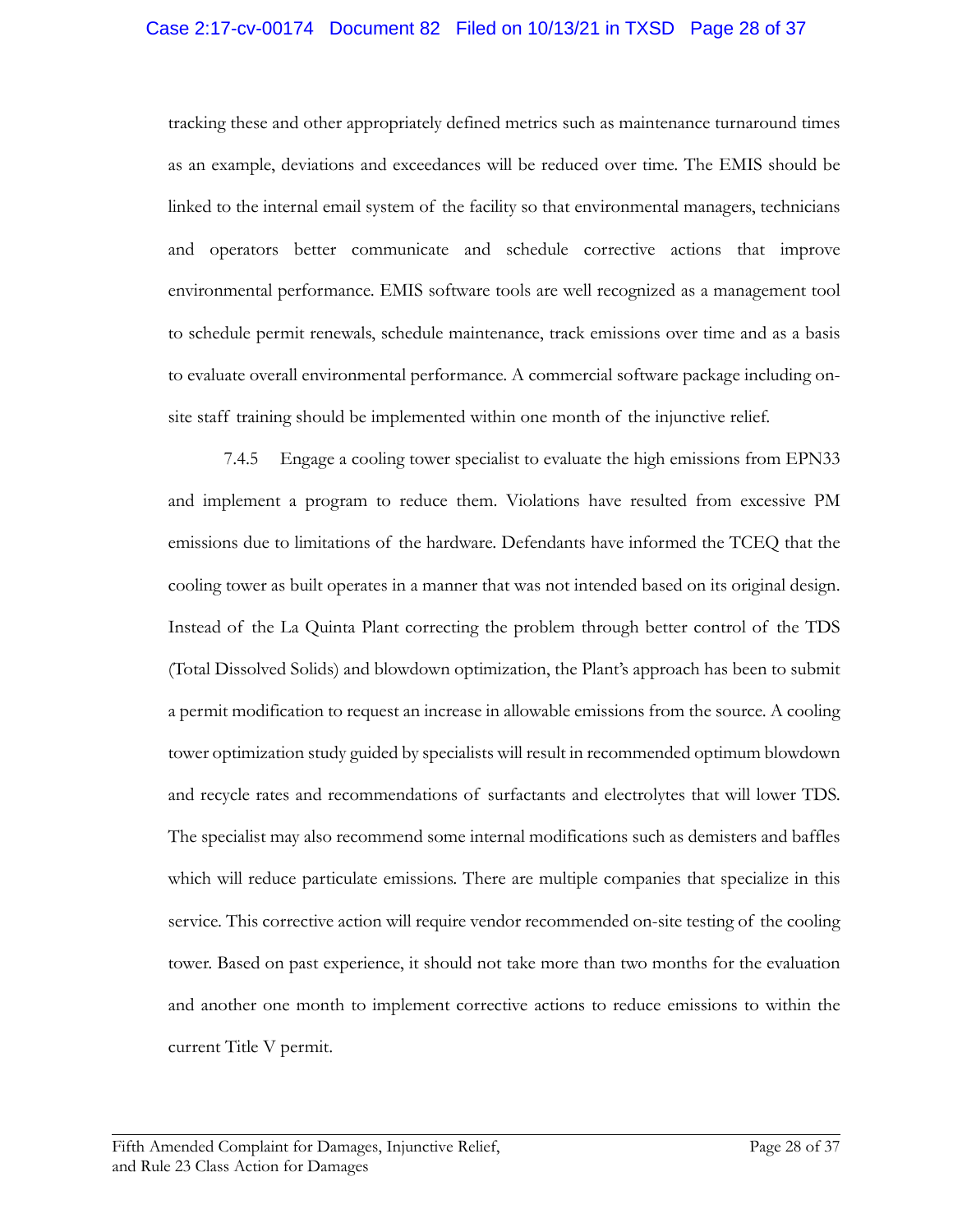### Case 2:17-cv-00174 Document 82 Filed on 10/13/21 in TXSD Page 29 of 37

7.4.6 Devise and implement a flare minimization plan (FMP). The La Quinta Plant has excessive flare emissions. EPN38 (flare) has more than 100 deviations (violations for excess air emissions). The emissions from the flare are largely VOCs and  $NO<sub>x</sub>$ , but they contribute to the nuisance because they form acid aerosols which create nucleation and condensation sites that capture metal particulates released from the Plant, thereby exacerbating particle deposition on to Plaintiffs' properties. Defendants intend to submit a permit modification to increase allowable emissions from this source. In other words, they intend for the nearby community to be subjected to permanent levels of higher pollution because of their design mistakes. The FMP will need to address operating limits for the Plant. The Plant is operating at higher pressures than the design basis specified. To address this, the Plant may have to consider reducing the loadings to the reformer and production volumes. Plant tests will need to be performed in conjunction with the use of PM CEM in the Top Gas Wet Scrubber Duct and or the Reformer Main Ejector Stack in order to establish stable operating conditions for the Plant and recommendations for the technical requirements of the FMP. It is recommended that the Plant be given six months to perform testing and develop a formal FMP which should be reviewed and approved by the TCEQ.

7.4.7 Perform additional air modeling accounting for condensable particulate matter. The air model simulations need to assess lower plant production volumes that support particle deposition approaching levels that the plant was originally issued a permit for. Defendants' current approach is to simply petition the TCEQ to raise its allowable emission rates. Current production volumes and poor operations are causing harm to Plaintiffs. The air dispersion modelling simulations will establish an operating window in terms of Plant production volumes that will allow the Plant to operate without causing harm. Defendants have sufficient data from both stack tests, production records and the TCEQ field tests to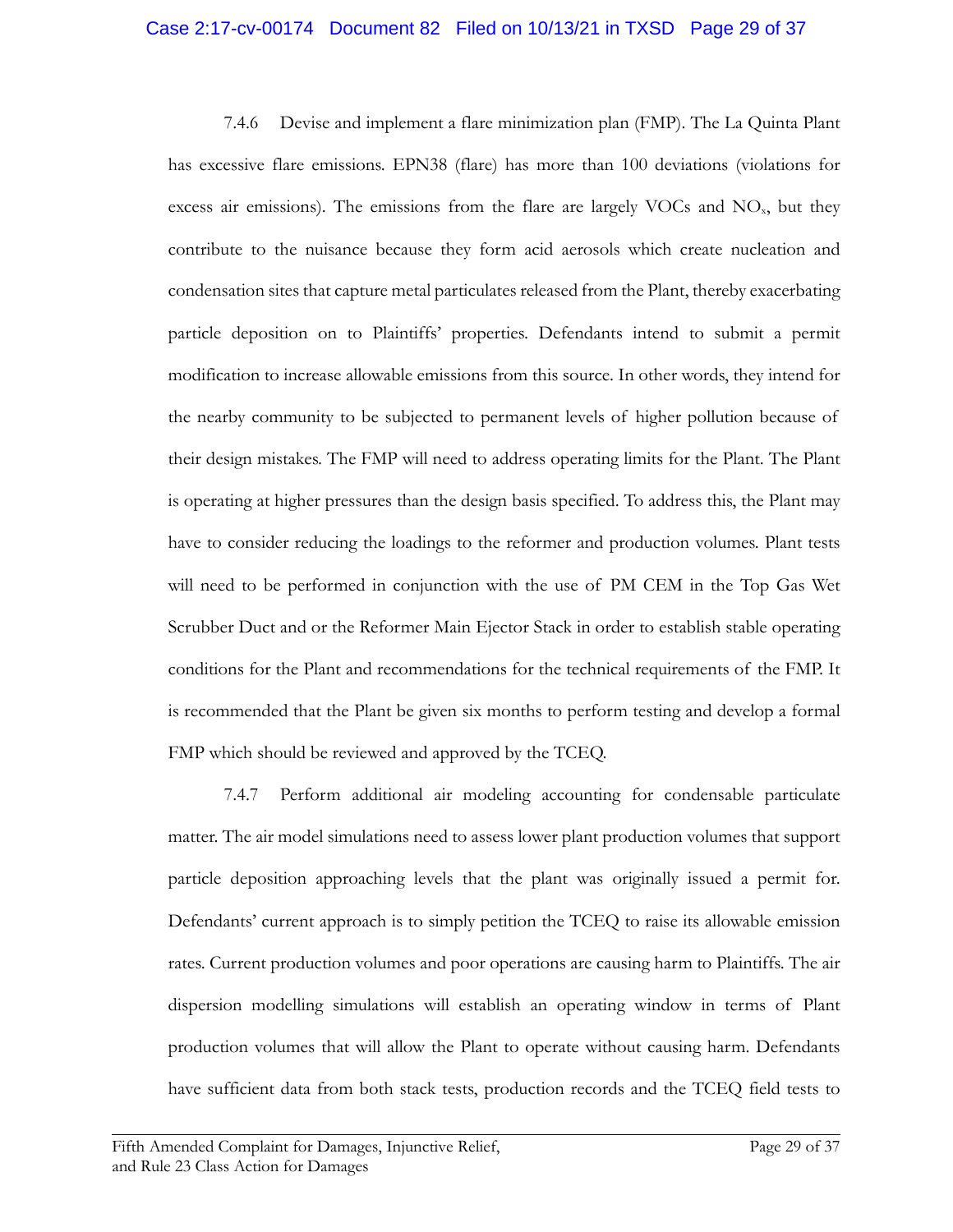## Case 2:17-cv-00174 Document 82 Filed on 10/13/21 in TXSD Page 30 of 37

establish an acceptable operating window. Defendants should be required to review its findings with the TCEQ for its guidance on restricting either operating times or production volume that will reduce impacts to Plaintiffs. They should be required to complete this evaluation within four months. At that time, the Plant and the TCEQ will have a definitive basis for establishing revisions/modifications to the Title V permit.

7.4.8 Implement the principles of the ISO 14000 Environmental Management System standards for environmental managers and Plant personnel, which will focus their efforts on continual improvement of environmental performance. The Plant should engage a third-party auditor and apply for ISO 14001 registration. This will improve its compliance record, which is dismal.

7.4.9 Construct and maintain a web site documenting Defendants' actions, investments and progress towards improving the environmental performance of the La Quinta Plant. Defendants should be transparent with regulators, the Court, counsel, Plaintiffs, and the community. Responsible companies that place their environmental performance at the same level of priority as financial bottom line routinely communicate with the public to show their commitment to sustainability and good environmental performance.

## **VIII. CLASS ALLEGATIONS**

#### **A. Class Definition**

8.1 Plaintiffs Blake Chapman, Rickey Stephens, Gary Thurmond Jr., Carolyn Thurmond, Charles Garrett, and Roel Garcia, bring this class action on behalf of themselves and all other persons similarly situated pursuant to Rule 23 of the Federal Rules of Civil Procedure.

8.2 The Class which the Plaintiffs seek to represent is adequately ascertainable, objectively verifiable, and is defined as: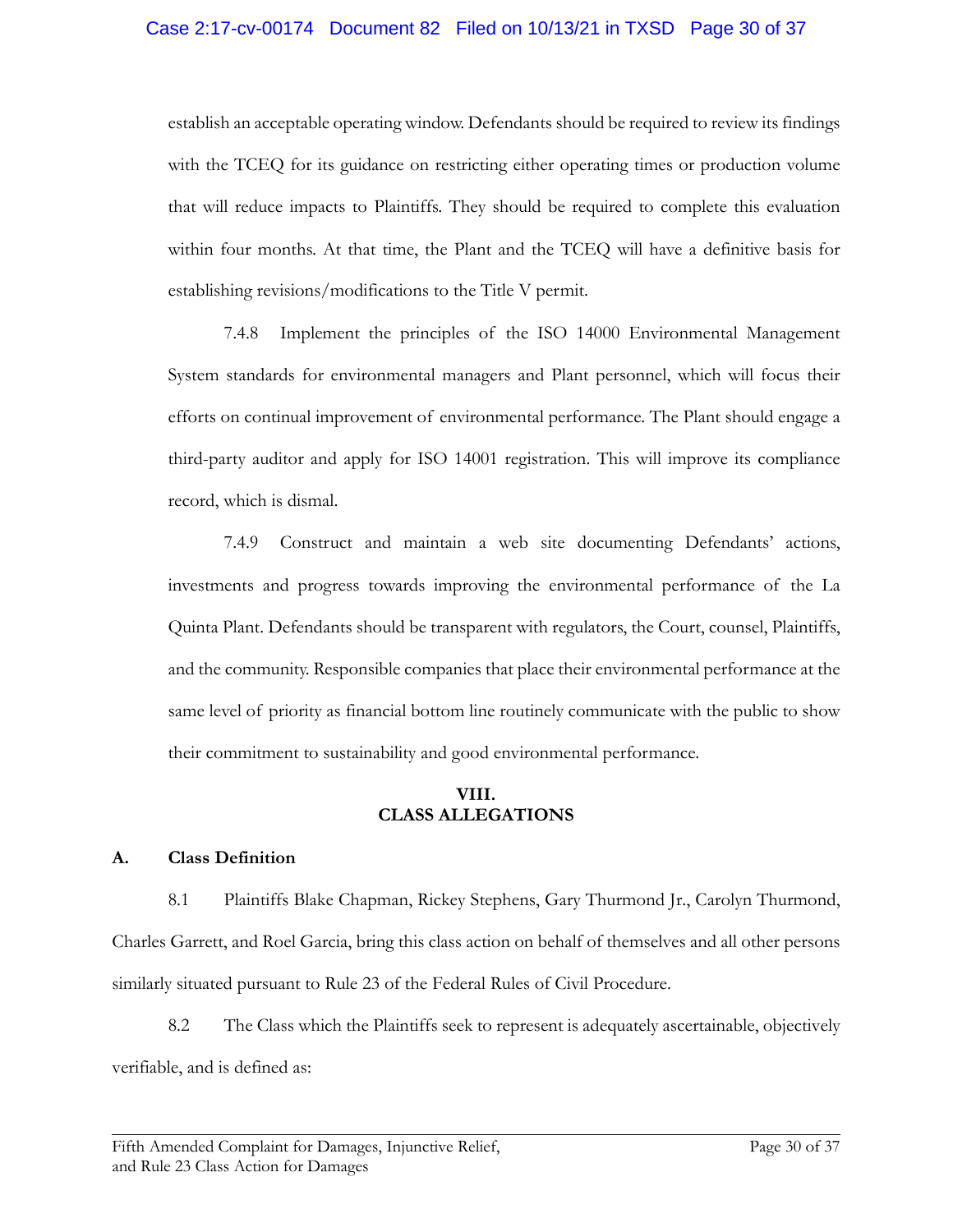**ALL NATURAL PERSONS WHO HAVE RESIDED IN (UNDER A VALID RESIDENTIAL LEASE) OR OWNED REAL PROPERTY INTENDED FOR RESIDENTIAL USE (INCLUDING SINGLE- AND MULTI-FAMILY DWELLINGS AND APARTMENTS BUT EXCLUDING REAL PROPERTY ZONED FOR COMMERCIAL USE ONLY OR USED PRIMARILY FOR COMMERCIAL PURPOSES) AND HAD A LEGAL RIGHT TO OCCUPY SUCH DWELLING THROUGH PROPERTY OWNERSHIP OR RESIDENTIAL LEASE AGREEMENT WITHIN THE CLASS AREA (MARKED IN RED IN THE MAP ATTACHED AS EXHIBIT 1) FOR AT LEAST ONE MONTH SINCE AUGUST 1, 2016, THROUGH THE FINAL DISPOSITION OF THIS MATTER, AND HAVE INCURRED DAMAGES AS A RESULT OF DEFENDANTS' OPERATIONS AND ACTIVITIES AT THE LA QUINTA PLANT.**

8.3 Excluded from the Class(es) are governmental entities, Defendants, any entity in which Defendants have a controlling interest, and Defendants' officers, directors, affiliates, legal representatives, employees, co-conspirators, successors, subsidiaries, and assigns. Also excluded from the Class(es) are any judge, justice, or judicial officer presiding over this matter and the members of their immediate families and judicial staff.

8.4 This class action is appropriate because it satisfies all prerequisites of Federal Rule of Civil Procedure 23(a), and is shown as follows:

## **B. Numerosity**

8.5 The Class is so numerous that joinder of all members is impracticable. On information and belief, Defendants have damaged hundreds of dwellings and thousands of vehicles in San Patricio County as a result of the emissions from the Project. *See* FED. R. CIV. P. 23(a)(1); *Mullen v. Treasure Chest Casino, LLC*, 186 F.3d 620, 624 (5th Cir. 1999) ("A class consisting of 100 to 150 members is within the 'range that generally satisfies the numerosity requirement."

8.6 While the exact number and identities of the Class Members are unknown at this time, such information can be ascertained through appropriate investigation and discovery. The disposition of the claims of the Class Members in a single class action will provide substantial benefits to all parties and the Court.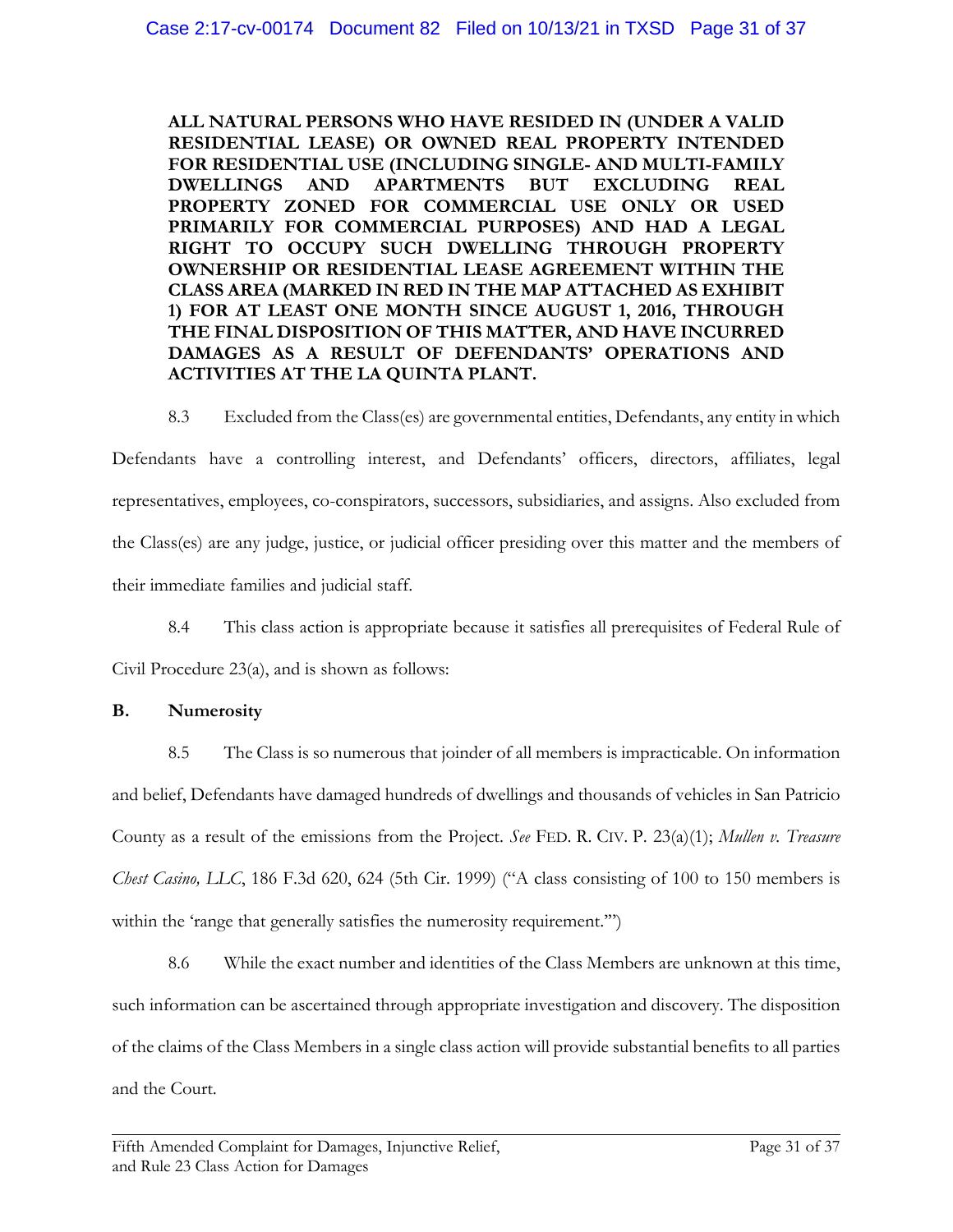## **C. Commonality**

8.7 There are questions of law and fact common to Plaintiffs and the Class Members, and

those questions substantially predominate over any questions that may affect individual Class

Members. *See* FED. R. CIV. P. 23(a)(2).

- 8.8 Common questions of law and fact include, but are not limited to, the following:
	- 8.8.1 Whether Defendants negligently acted or failed to act;
	- 8.8.2 Whether Defendants' acts or omissions amount to gross negligence;
	- 8.8.3 Whether Defendants' acts or omissions caused contaminants to enter the atmosphere;
	- 8.8.4 Whether Defendants' acts or omissions resulted in contaminants entering the atmosphere causing Plaintiffs and the Class Members to suffer damage to their vehicles;
	- 8.8.5 The mechanisms by which PM emissions from the La Quinta Plant reached and damaged the vehicles of Plaintiffs and the Class Members;
	- 8.8.6 Whether Plaintiffs and the Class Members have a remedy under substantive federal law for the wrongs complained of;
	- 8.8.7 Whether Plaintiffs and the Class Members have a remedy under substantive state law for the wrongs complained of;
	- 8.8.8 Whether Plaintiff and the Class Members sustained damages and are entitled to compensation as a consequence of Defendants' acts or omissions, and, if so, what is the proper measure and appropriate formula to be applied in determining such damages and compensation;
	- 8.8.9 Whether exemplary damages should be awarded to Plaintiff and the Class Members, and the amount that is appropriate under the law; and
	- 8.8.10 Whether, and in what amount, attorneys' fees and costs should be awarded to Plaintiffs and the Class Members.
	- 8.8.11 Whether the Court should issue injunctive relief to prevent future injury and damages to Plaintiffs and the Class Members that, in reasonable probability, they would suffer in the future as a result of Defendants' tortious conduct.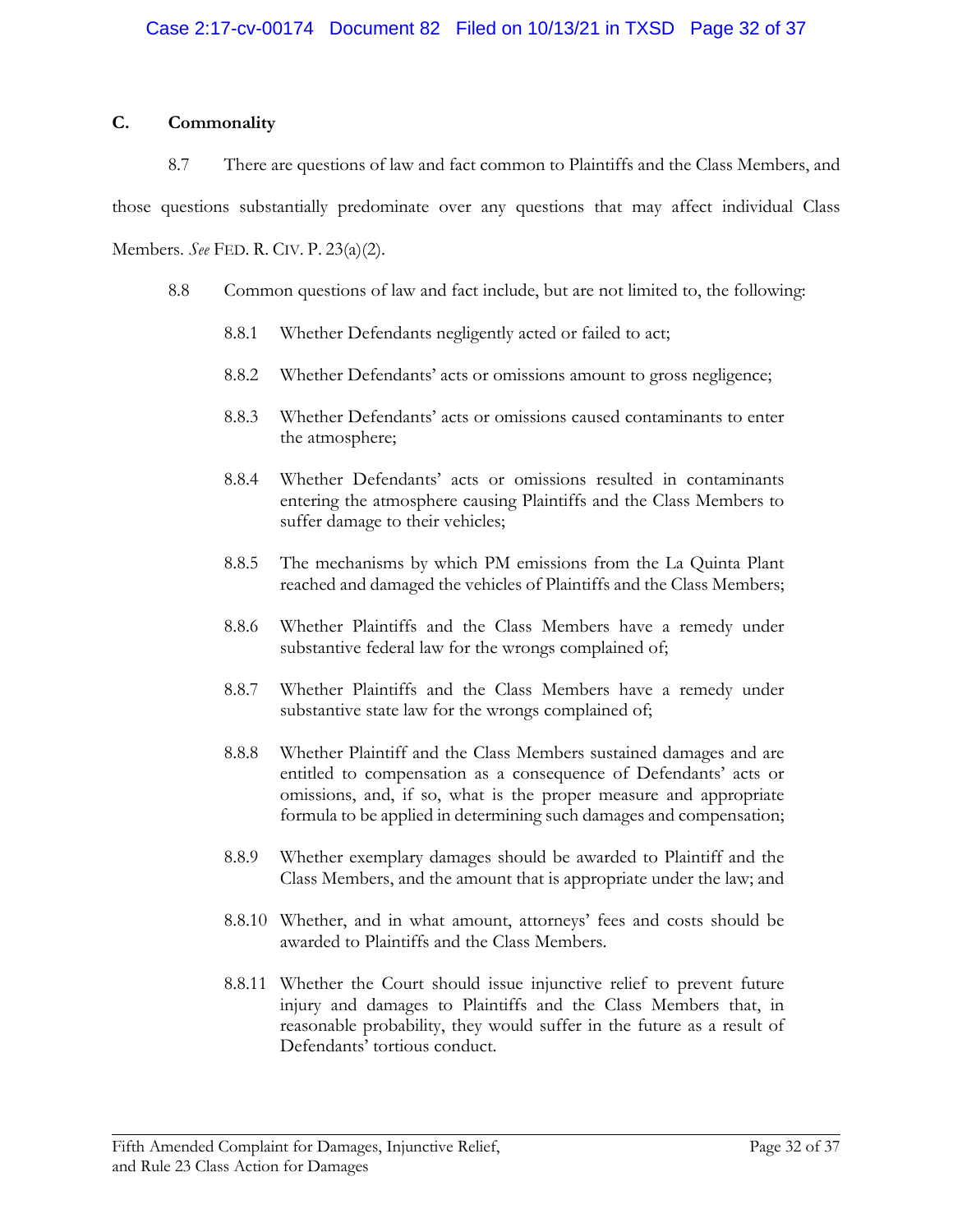# **D. Typicality**

8.9 The claims of Plaintiffs are typical of the claims of the Class Members. *See* FED. R. CIV. P. 23(a)(3).

8.10 Plaintiff and the Class Members have been similarly affected by Defendants' common course of conduct because they have all been damaged by Defendants' misconduct in that they have all incurred similar or identical losses relating to damage to their real and/or personal properties. Furthermore, the factual bases of Defendants' misconduct are common to all Class Members and represent a common thread of misconduct resulting in injury to all Class Members. The remedy for such injury and damage is also the same.

## **E. Adequacy of Representation**

8.11 Plaintiffs will fairly and adequately protect the interests of the Class Members. *See* FED. R. CIV. P. 23(a)(4).

8.12 There are no conflicts of interest between Plaintiffs and the Class Members. Additionally, the undersigned attorneys are financially able to prosecute the action to the fullest extent of the law.

# **F. Superiority of Class Action**

8.13 This class action is appropriate pursuant to Federal Rule of Civil Procedure 23(b)(3) because class treatment is a superior method to ensure the fair and efficient resolution of this controversy and all issues of law and fact are identical amongst the Class Members. *See* FED. R. CIV. P. 23(b)(3). All dwellings and their residents within the Class Area have been impacted by the dust emissions from the La Quinta Plant. Further, any variance in the damages suffered by the Class Members is slight and due primarily to the Class Members' proximity to the La Quinta Plant within the Class Area, which renders such damages readily subject to resolution on a class-wide basis.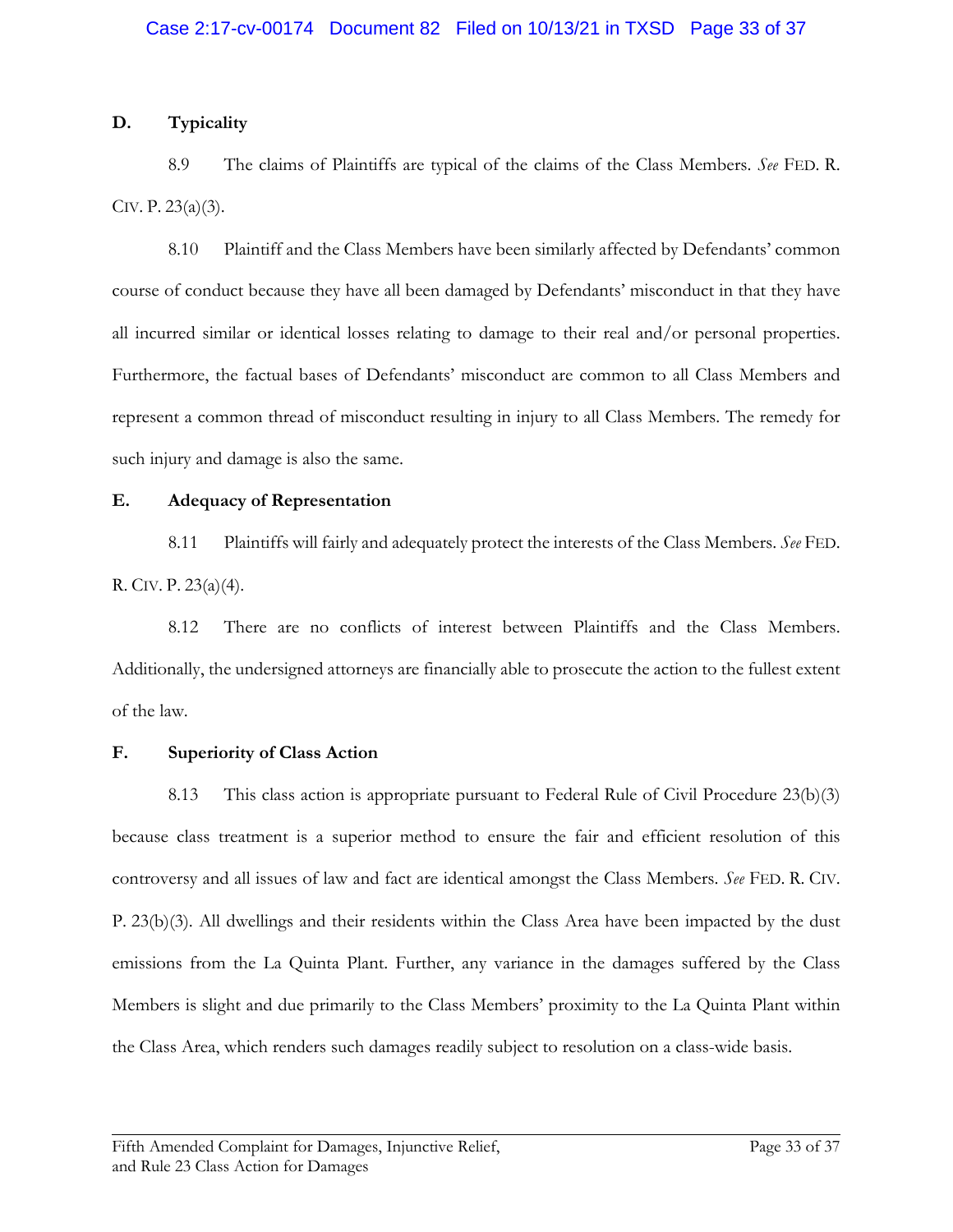### Case 2:17-cv-00174 Document 82 Filed on 10/13/21 in TXSD Page 34 of 37

8.14 Allowing the litigation to proceed on a class-wide basis is in the Class Members' best interest because many of their claims are comparatively modest, thereby rendering litigation outside of the class context both expensive and burdensome.

8.15 Finally, should a Class Member prefer to move forward individually, they are free to follow the opt-out procedure and do so. Therefore, the Class Members' interests are best served by this collective treatment and this factor favors certification. *See* FED. R. CIV. P. 23(b)(3)(A).

8.16 Resolving Plaintiffs and the Class Members' claims together in this forum is the most efficient and effective possible outcome.

8.17 There are no difficulties in managing this as a class action. There is no greater difficulty in resolving this as a Rule 23 class action. Therefore, this factor also favors certification. *See* FED. R. CIV. P.  $23(b)(3)(D)$ .

# **IX. DEMAND FOR JURY TRIAL**

Pursuant to Federal Rule of Civil Procedure 38(b), Plaintiffs demand a trial by jury of any and all issues in this action so triable of right.

## **IX. PRAYER FOR RELIEF**

WHEREFORE, PREMISES CONSIDERED, Plaintiffs respectfully pray that this cause be set for trial before a jury, that the Court enter judgment against Defendants that grants the following relief:

A. that Plaintiffs recover judgment of and from Defendants, jointly and severally, for their actual damages (past and/or future) and exemplary damages in such amounts as the evidence may show and the jury may determine to be proper, together with the costs of suit, pre-judgment interest and post-judgment interest, attorney fees, and for all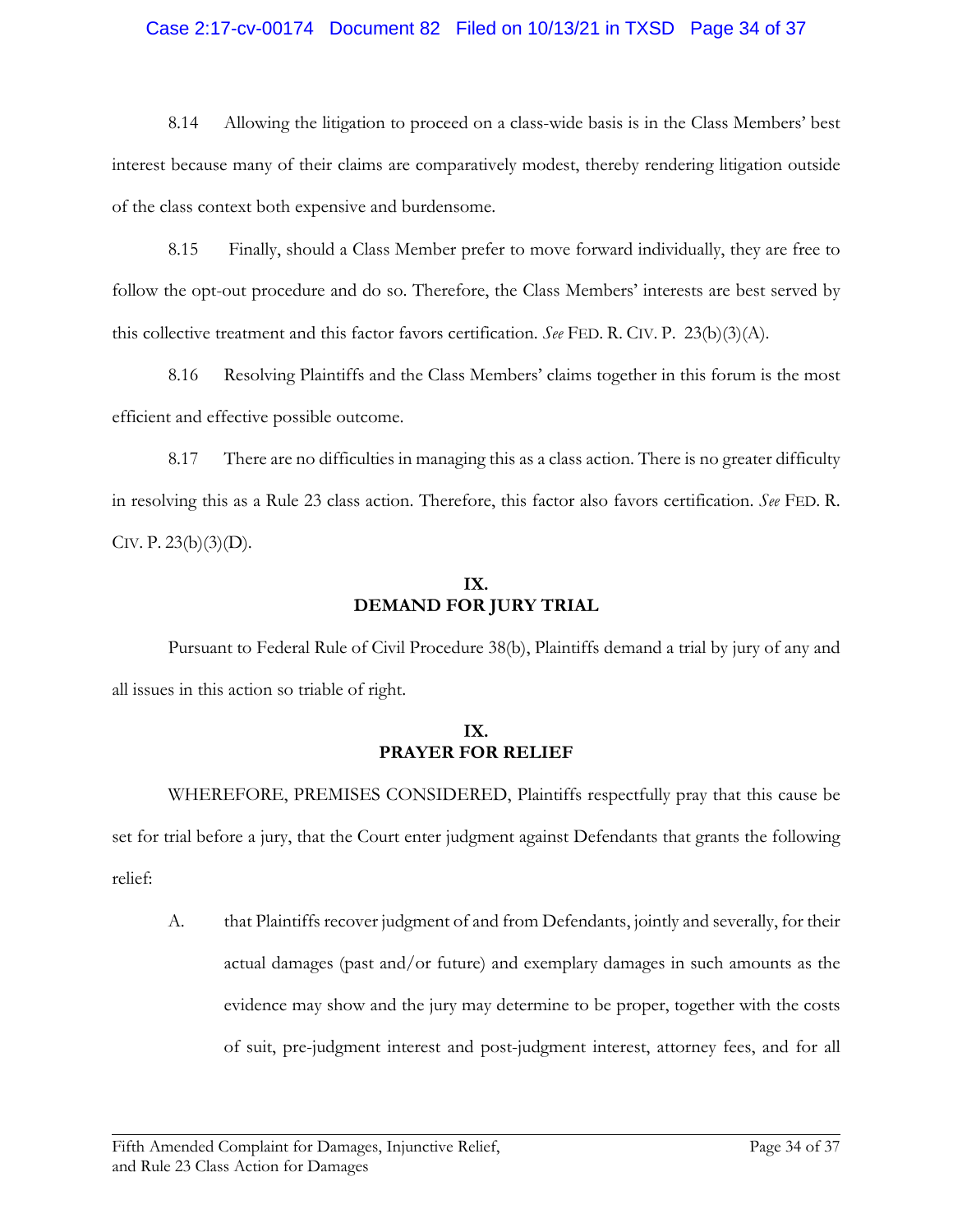## Case 2:17-cv-00174 Document 82 Filed on 10/13/21 in TXSD Page 35 of 37

such other and further relief, both in equity and at law, including injunctive relief, to which Plaintiffs may show that they are justly entitled; and

B. that Plaintiffs' claims for damages to their real and personal properties be certified as a class action, that the undersigned be appointed as class counsel, that appropriate notice be directed to the class, and that Plaintiffs and the Class Members recover their actual damages (past and/or future) and exemplary damages in such amounts as the evidence may show and the jury may determine to be proper, together with the costs of suit, pre-judgment interest and post-judgment interest, attorney fees, and for all such other and further relief, both in equity and at law, including injunctive relief, to which Plaintiffs and the Class Members may show that they are justly entitled.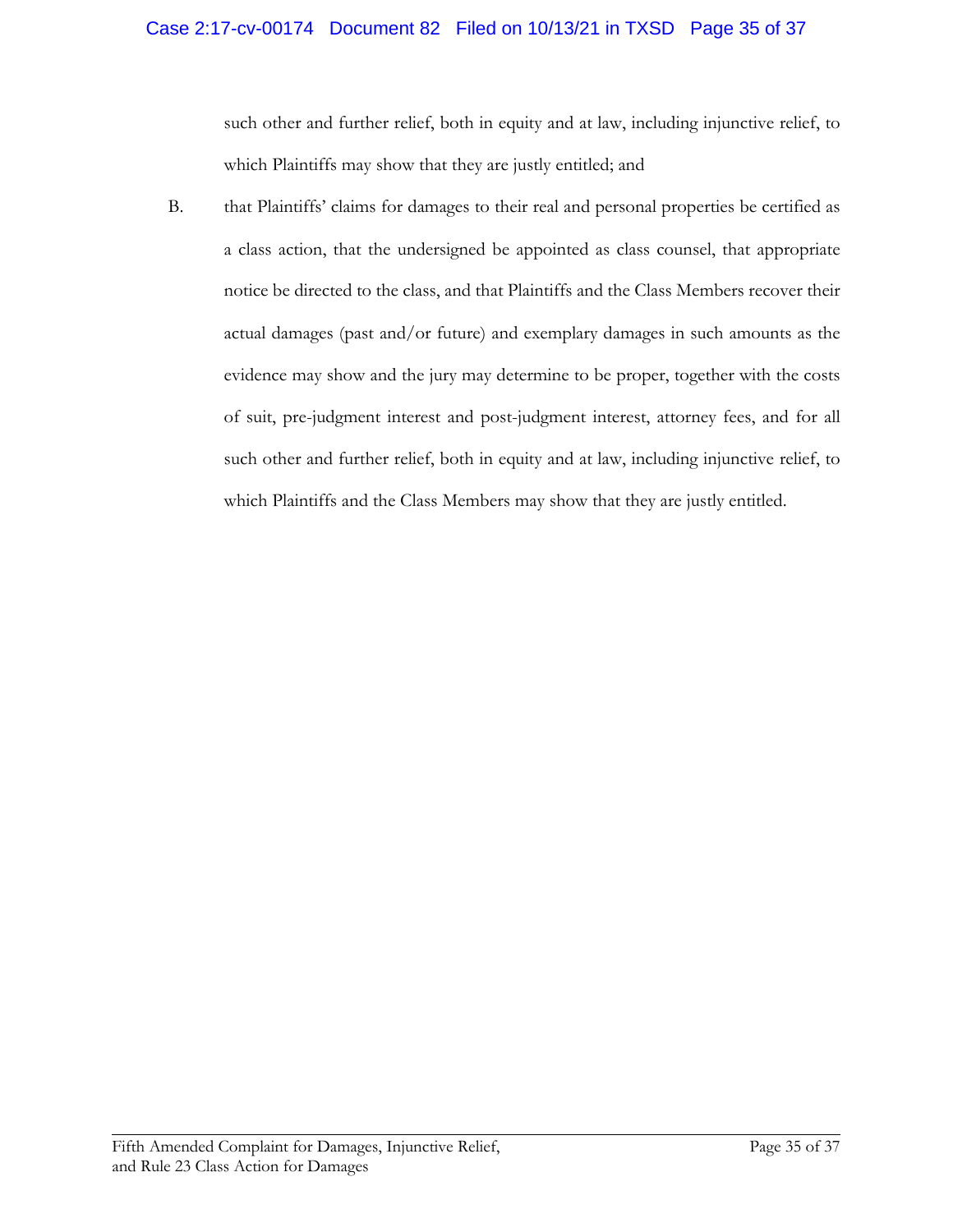Dated: October 12, 2021 Respectfully submitted,

### ANDERSON ALEXANDER, PLLC

By: /s/ Austin W. Anderson Clif Alexander Federal I.D. No. 1138436 Texas Bar No. 24064805 clif@a2xlaw.com Austin W. Anderson Federal I.D. No. 777114 Texas Bar No. 24045189 austin@a2xlaw.com 819 N. Upper Broadway Corpus Christi, Texas 78401 Telephone: (361) 452-1279 Facsimile: (361) 452-1284

LILES WHITE PLLC

By:  $\frac{\sqrt{s}}{\sinh k}$  Stuart R. White Stuart R. White Federal I.D. No. 11448833 Texas Bar No. 24075268 stuart@lileswhite.com Kevin W. Liles Federal I.D. No. 21501 Texas Bar No. 00798329 kevin@lileswhite.com 500 N. Water Street, Suite 800 Corpus Christi, Texas 78401 Telephone: (361) 826-0100 Facsimile: (361) 826-0101

FRAZER PLC

By:  $\frac{\sqrt{s}}{T}$ . Roe Frazer II T. Roe Frazer II (*Pro Hac Vice* admission sought) Tennessee Bar No. 35785 roe@frazerlaw.com 1 Burton Hills Blvd., Suite 215 Nashville, Tennessee 37215 Telephone: (615) 647-0990

# **ATTORNEYS IN CHARGE FOR PLAINTIFFS AND THE CLASS MEMBERS**